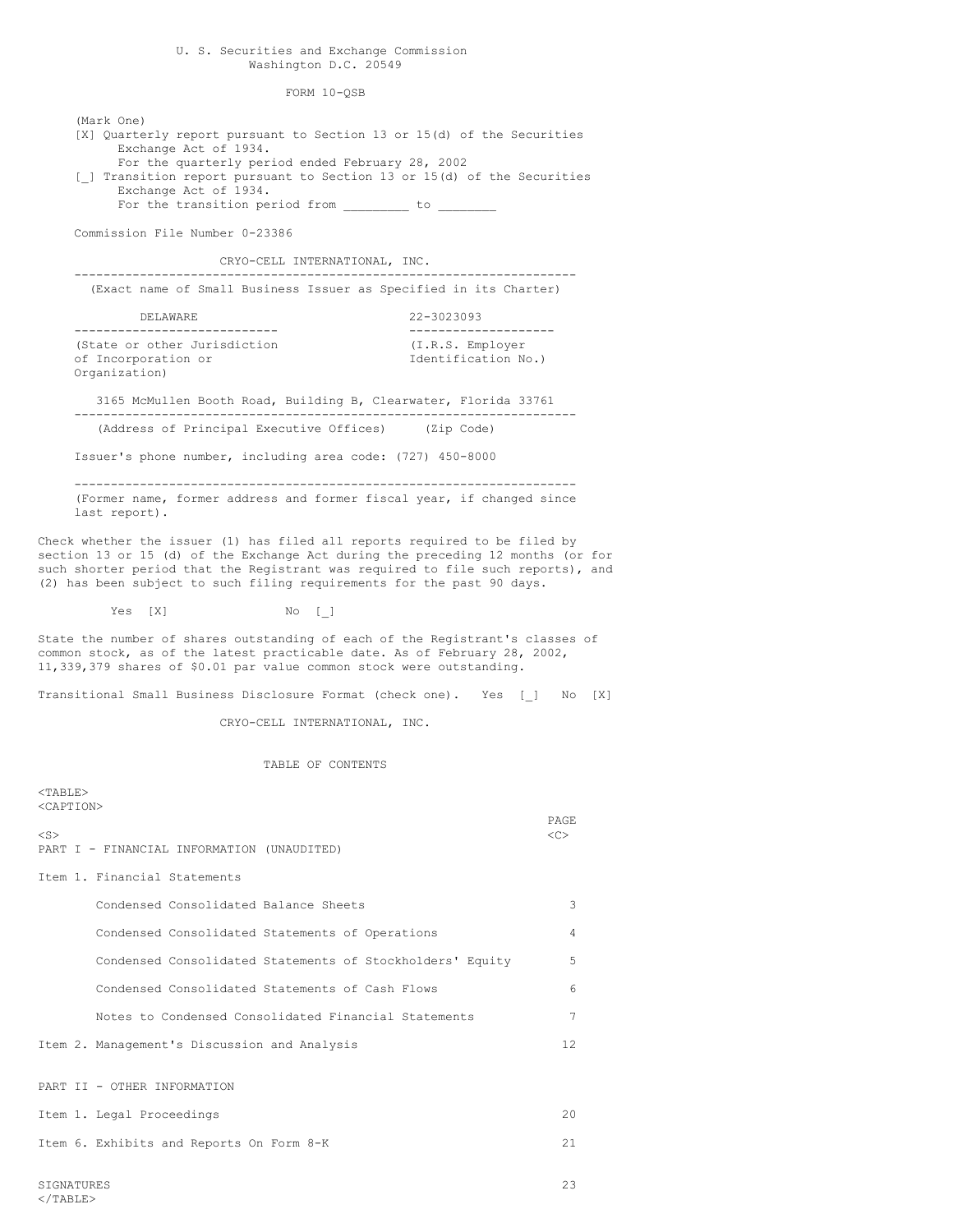## CRYO-CELL INTERNATIONAL, INC. AND SUBSIDIARIES CONDENSED CONSOLIDATED BALANCE SHEETS (Unaudited)

 $<sub>TABLE</sub>$ </sub> <CAPTION>

| ASSETS                                                                                                                                                                                     |                                                                                                                                                                                                                                                                                                                                                                                                                      |                                                                    |
|--------------------------------------------------------------------------------------------------------------------------------------------------------------------------------------------|----------------------------------------------------------------------------------------------------------------------------------------------------------------------------------------------------------------------------------------------------------------------------------------------------------------------------------------------------------------------------------------------------------------------|--------------------------------------------------------------------|
|                                                                                                                                                                                            | February 28,<br>2002<br>$\frac{1}{2} \frac{1}{2} \frac{1}{2} \frac{1}{2} \frac{1}{2} \frac{1}{2} \frac{1}{2} \frac{1}{2} \frac{1}{2} \frac{1}{2} \frac{1}{2} \frac{1}{2} \frac{1}{2} \frac{1}{2} \frac{1}{2} \frac{1}{2} \frac{1}{2} \frac{1}{2} \frac{1}{2} \frac{1}{2} \frac{1}{2} \frac{1}{2} \frac{1}{2} \frac{1}{2} \frac{1}{2} \frac{1}{2} \frac{1}{2} \frac{1}{2} \frac{1}{2} \frac{1}{2} \frac{1}{2} \frac{$ | November 30,<br>2001<br>$\qquad \qquad - - - -$                    |
| $<$ S $>$                                                                                                                                                                                  | $\langle C \rangle$                                                                                                                                                                                                                                                                                                                                                                                                  | $<<$ $>>$                                                          |
| Current Assets                                                                                                                                                                             |                                                                                                                                                                                                                                                                                                                                                                                                                      |                                                                    |
| Cash and cash equivalents<br>Accounts receivable and advances (net of allowance for                                                                                                        |                                                                                                                                                                                                                                                                                                                                                                                                                      | $$5,882,033$ $$5,540,751$                                          |
| doubtful accounts of \$34,000)                                                                                                                                                             | 181,340<br>370,000                                                                                                                                                                                                                                                                                                                                                                                                   | 215,308<br>370,000                                                 |
| Receivable - Revenue Sharing Agreement<br>Receivable - Affiliates                                                                                                                          |                                                                                                                                                                                                                                                                                                                                                                                                                      |                                                                    |
| Note Receivable                                                                                                                                                                            | 151,750                                                                                                                                                                                                                                                                                                                                                                                                              | $1,300,000$ $1,300,000$<br>51,750                                  |
| Marketable securities                                                                                                                                                                      | 216,992                                                                                                                                                                                                                                                                                                                                                                                                              | 260,996                                                            |
| Prepaid expenses and other current assets                                                                                                                                                  |                                                                                                                                                                                                                                                                                                                                                                                                                      | 220,059 223,337<br>------------------------------                  |
| Total current assets                                                                                                                                                                       |                                                                                                                                                                                                                                                                                                                                                                                                                      | 8, 322, 174 7, 962, 142<br>------------------------------          |
| Property and Equipment                                                                                                                                                                     |                                                                                                                                                                                                                                                                                                                                                                                                                      | $3, 268, 399$ $3, 184, 883$<br>-----------------------------       |
| Other Assets                                                                                                                                                                               |                                                                                                                                                                                                                                                                                                                                                                                                                      |                                                                    |
| Intangible assets (net of amortization of \$67,680 and \$64,944, respectively)                                                                                                             |                                                                                                                                                                                                                                                                                                                                                                                                                      | 116,927 119,662                                                    |
| Investment in Saneron CCEL Therapeutics, Inc.                                                                                                                                              |                                                                                                                                                                                                                                                                                                                                                                                                                      | 2, 232, 052 2, 431, 871                                            |
| Investment in European Affiliates<br>Investment option to purchase a business                                                                                                              |                                                                                                                                                                                                                                                                                                                                                                                                                      | 3,075,000 3,100,000<br>212,713 212,713                             |
| Deposits with vendors and others                                                                                                                                                           |                                                                                                                                                                                                                                                                                                                                                                                                                      |                                                                    |
| Total other assets                                                                                                                                                                         |                                                                                                                                                                                                                                                                                                                                                                                                                      | 5,998,936 6,247,321                                                |
|                                                                                                                                                                                            |                                                                                                                                                                                                                                                                                                                                                                                                                      | -----------------------------<br>\$17,589,508 \$17,394,346         |
|                                                                                                                                                                                            |                                                                                                                                                                                                                                                                                                                                                                                                                      | -------------------------------                                    |
| LIABILITIES AND STOCKHOLDERS' EQUITY                                                                                                                                                       |                                                                                                                                                                                                                                                                                                                                                                                                                      |                                                                    |
| Current Liabilities                                                                                                                                                                        |                                                                                                                                                                                                                                                                                                                                                                                                                      |                                                                    |
| Note Payable - Investment Bank                                                                                                                                                             | \$                                                                                                                                                                                                                                                                                                                                                                                                                   | 500,000 \$ 467,000                                                 |
| Accounts payable                                                                                                                                                                           |                                                                                                                                                                                                                                                                                                                                                                                                                      | $179,094$ $114,942$                                                |
| Accrued expenses and withholdings<br>Current portion of obligations under capital leases                                                                                                   | 440,304                                                                                                                                                                                                                                                                                                                                                                                                              | 248,380<br>$1,074$ $1,510$                                         |
|                                                                                                                                                                                            | -----------------------------                                                                                                                                                                                                                                                                                                                                                                                        |                                                                    |
| Total current liabilities                                                                                                                                                                  |                                                                                                                                                                                                                                                                                                                                                                                                                      | 1,120,472 831,832<br>------------------------------                |
| Other Liabilities                                                                                                                                                                          |                                                                                                                                                                                                                                                                                                                                                                                                                      |                                                                    |
| Unearned revenue                                                                                                                                                                           |                                                                                                                                                                                                                                                                                                                                                                                                                      | $1,687,067$ 2,009,942                                              |
| Deposits                                                                                                                                                                                   |                                                                                                                                                                                                                                                                                                                                                                                                                      | 23,725                                                             |
| Obligations under capital leases-net of current portion                                                                                                                                    |                                                                                                                                                                                                                                                                                                                                                                                                                      | 16,925 23,725<br>5,709 7,579<br>------------------------------     |
| Total other liabilities                                                                                                                                                                    |                                                                                                                                                                                                                                                                                                                                                                                                                      | 1,709,701 2,041,246<br>-----------------------------               |
| Minority Interest                                                                                                                                                                          | 12,992                                                                                                                                                                                                                                                                                                                                                                                                               |                                                                    |
| Stockholders' Equity                                                                                                                                                                       |                                                                                                                                                                                                                                                                                                                                                                                                                      |                                                                    |
| Preferred stock (500,000 \$.01 par value authorized and unissued)<br>Common stock (20,000,000 \$.01 par value common shares<br>authorized; 11,339,379 at February 28, 2002, and 11,326,379 |                                                                                                                                                                                                                                                                                                                                                                                                                      |                                                                    |
| at November 30, 2001 issued and outstanding)                                                                                                                                               | 113,414                                                                                                                                                                                                                                                                                                                                                                                                              | 113,285                                                            |
| Additional paid-in capital                                                                                                                                                                 | 22,426,662                                                                                                                                                                                                                                                                                                                                                                                                           | 21,986,961                                                         |
| Additional paid-in capital - stock options                                                                                                                                                 | 335,965                                                                                                                                                                                                                                                                                                                                                                                                              | 309,757                                                            |
| Stock subcription receivable                                                                                                                                                               | (243, 600)                                                                                                                                                                                                                                                                                                                                                                                                           |                                                                    |
| Accumulated other comprehensive income (loss)<br>Accumulated deficit                                                                                                                       | (1, 508)                                                                                                                                                                                                                                                                                                                                                                                                             | 42,496                                                             |
|                                                                                                                                                                                            |                                                                                                                                                                                                                                                                                                                                                                                                                      | $(7, 884, 589)$ $(7, 931, 231)$<br>_______________________________ |
| Total stockholders' equity                                                                                                                                                                 |                                                                                                                                                                                                                                                                                                                                                                                                                      | 14,746,343 14,521,268<br>------------------------------            |
|                                                                                                                                                                                            |                                                                                                                                                                                                                                                                                                                                                                                                                      | $$17,589,508$ $$17,394,346$<br>-------------------------------     |

 $<$ /TABLE $>$ 

The accompanying notes to consolidated financial statements are an integral part of these statements.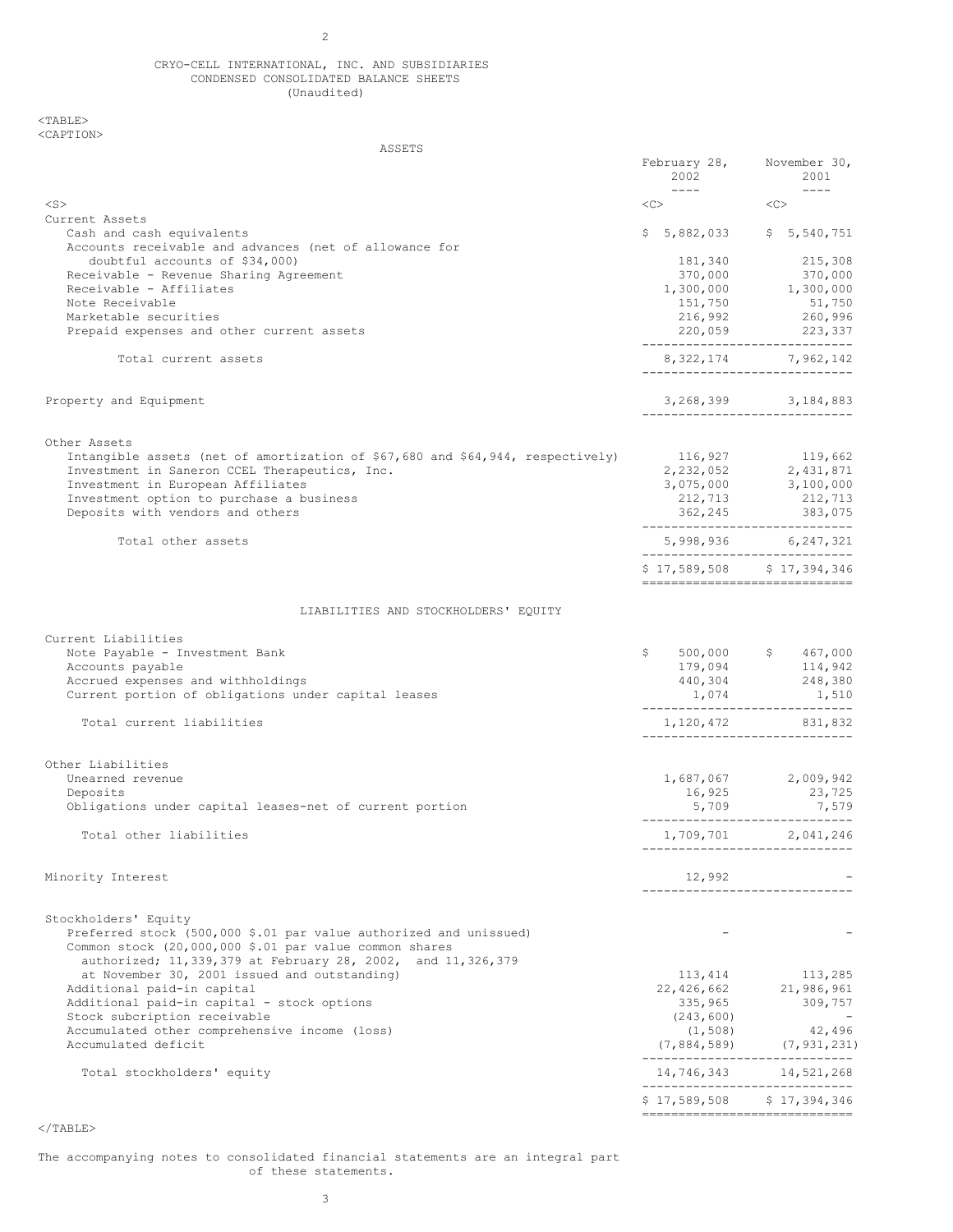## CRYO-CELL INTERNATIONAL, INC. AND SUBSIDIARIES CONDENSED CONSOLIDATED STATEMENTS OF OPERATIONS AND COMPREHENSIVE INCOME (LOSS) (Unaudited)

## <TABLE> <CAPTION>

|                                                                                         | Three Months Ended                                                                                                                                                                                                                                                                                                                                                                                                                                                                 |                                                                                   |
|-----------------------------------------------------------------------------------------|------------------------------------------------------------------------------------------------------------------------------------------------------------------------------------------------------------------------------------------------------------------------------------------------------------------------------------------------------------------------------------------------------------------------------------------------------------------------------------|-----------------------------------------------------------------------------------|
|                                                                                         | 2002<br>$\frac{1}{2} \left( \frac{1}{2} \right) \left( \frac{1}{2} \right) \left( \frac{1}{2} \right) \left( \frac{1}{2} \right) \left( \frac{1}{2} \right) \left( \frac{1}{2} \right) \left( \frac{1}{2} \right) \left( \frac{1}{2} \right) \left( \frac{1}{2} \right) \left( \frac{1}{2} \right) \left( \frac{1}{2} \right) \left( \frac{1}{2} \right) \left( \frac{1}{2} \right) \left( \frac{1}{2} \right) \left( \frac{1}{2} \right) \left( \frac{1}{2} \right) \left( \frac$ | February 28, February 28,<br>2001                                                 |
| <s></s>                                                                                 | $\langle C \rangle$                                                                                                                                                                                                                                                                                                                                                                                                                                                                |                                                                                   |
| Revenue                                                                                 |                                                                                                                                                                                                                                                                                                                                                                                                                                                                                    | $\langle C \rangle$<br>$$1,484,786$ $$761,618$<br>------------------------------- |
| Costs and Expenses:                                                                     |                                                                                                                                                                                                                                                                                                                                                                                                                                                                                    |                                                                                   |
| Cost of sales                                                                           |                                                                                                                                                                                                                                                                                                                                                                                                                                                                                    | 554,038 264,448<br>923,923 808,948                                                |
| Marketing, general & administrative expenses                                            |                                                                                                                                                                                                                                                                                                                                                                                                                                                                                    |                                                                                   |
| Research, development and related engineering<br>Depreciation and amortization          | 25,088<br>119, 119                                                                                                                                                                                                                                                                                                                                                                                                                                                                 | 17,591<br>68,555<br>--------------------------------                              |
| Total cost and expenses                                                                 |                                                                                                                                                                                                                                                                                                                                                                                                                                                                                    | 1,622,168 1,159,542<br>--------------------------------                           |
| Operating Loss                                                                          |                                                                                                                                                                                                                                                                                                                                                                                                                                                                                    | $(137, 382)$ $(397, 924)$<br>-------------------------------                      |
| Other Income and (Expense):                                                             |                                                                                                                                                                                                                                                                                                                                                                                                                                                                                    |                                                                                   |
| Interest Income                                                                         |                                                                                                                                                                                                                                                                                                                                                                                                                                                                                    | 22,358 36,142                                                                     |
| Interest Expense<br>Other Income                                                        |                                                                                                                                                                                                                                                                                                                                                                                                                                                                                    | $(522)$ $(528)$<br>400,000 $175,000$                                              |
| Loss on Sale of Marketable Securities                                                   |                                                                                                                                                                                                                                                                                                                                                                                                                                                                                    | (100, 474)<br>-------------------------------                                     |
| Total other income                                                                      | 421,835<br>-------------------------                                                                                                                                                                                                                                                                                                                                                                                                                                               | 110,140                                                                           |
|                                                                                         |                                                                                                                                                                                                                                                                                                                                                                                                                                                                                    |                                                                                   |
| Income (loss) before minority interest<br>and equity in earnings of affiliates          |                                                                                                                                                                                                                                                                                                                                                                                                                                                                                    | 284,453 (287,784)<br>-------------------------------                              |
| Equity in earnings of affiliates                                                        | (224, 819)                                                                                                                                                                                                                                                                                                                                                                                                                                                                         |                                                                                   |
| Minority interest                                                                       | (12, 992)                                                                                                                                                                                                                                                                                                                                                                                                                                                                          | --------------------------------                                                  |
|                                                                                         | (237,811)<br>________________________                                                                                                                                                                                                                                                                                                                                                                                                                                              |                                                                                   |
| Net Income (Loss)                                                                       |                                                                                                                                                                                                                                                                                                                                                                                                                                                                                    | $$ 46,642$ \$ (287,784)<br>---------------------------------                      |
| Net income (loss) per share - basic and diluted                                         |                                                                                                                                                                                                                                                                                                                                                                                                                                                                                    | $$0.00$ $$0.03)$                                                                  |
|                                                                                         |                                                                                                                                                                                                                                                                                                                                                                                                                                                                                    |                                                                                   |
| Number of Shares Used In Computation<br>Basic and diluted                               |                                                                                                                                                                                                                                                                                                                                                                                                                                                                                    | 11,330,857 10,142,485<br>==================================                       |
|                                                                                         |                                                                                                                                                                                                                                                                                                                                                                                                                                                                                    |                                                                                   |
| Comprehensive income (loss):<br>Net income (loss):<br>Other comprehensive income (loss) | \$<br>46,642                                                                                                                                                                                                                                                                                                                                                                                                                                                                       | (287, 784)<br>$\mathsf{S}$                                                        |
| Net increase (decrease) in value<br>of marketable securities                            | (44, 004)                                                                                                                                                                                                                                                                                                                                                                                                                                                                          | (1, 247)                                                                          |
| Comprehensive income (loss)                                                             | \$<br>2,638                                                                                                                                                                                                                                                                                                                                                                                                                                                                        | \$<br>(289, 031)<br>=================================                             |
| Comprehensive income (loss) per share - basic and diluted                               | \$<br>0.00                                                                                                                                                                                                                                                                                                                                                                                                                                                                         | \$<br>(0.03)                                                                      |
|                                                                                         |                                                                                                                                                                                                                                                                                                                                                                                                                                                                                    |                                                                                   |

 $<$ /TABLE>

The accompanying notes to consolidated financial statements are an integral part of these statements.

4

CRYO-CELL INTERNATIONAL, INC. AND SUBSIDIARIES CONDENSED CONSOLIDATED STATEMENTS OF STOCKHOLDERS' EQUITY FOR THE THREE MONTHS ENDED FEBRUARY 28, 2002 (Unaudited)

<TABLE> <CAPTION>

Accumulated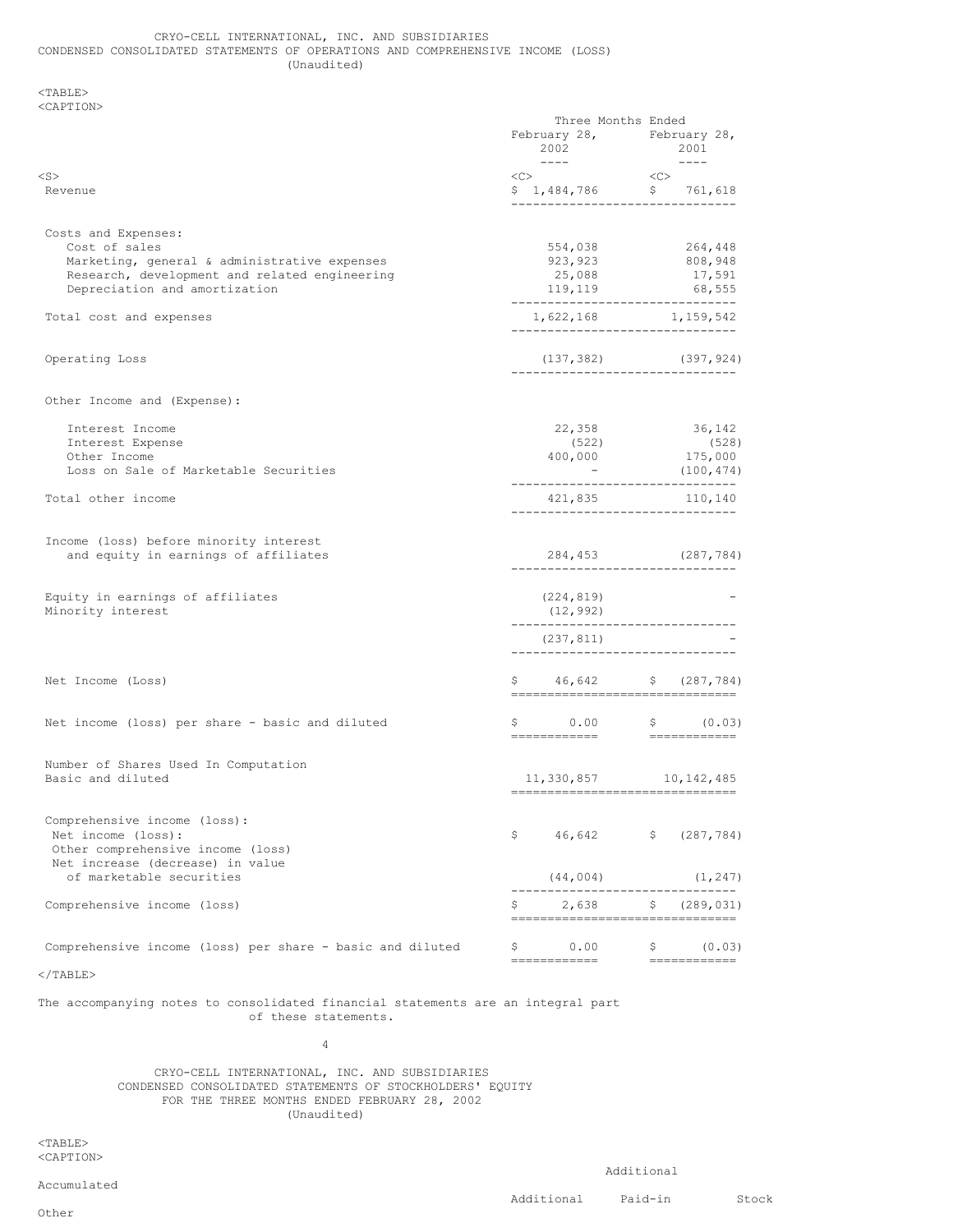|                                                                                              |        | Common Stock           | Paid-In                           | Capital       | Subscriptions      |        |
|----------------------------------------------------------------------------------------------|--------|------------------------|-----------------------------------|---------------|--------------------|--------|
| Comprehensive                                                                                |        |                        |                                   |               |                    |        |
|                                                                                              | Shares | ------------<br>Amount | Capital                           | Stock Options | Receivable         | Income |
| (Loss)                                                                                       |        |                        |                                   |               |                    |        |
|                                                                                              |        |                        |                                   |               |                    |        |
| $<$ S $>$                                                                                    | <<>    | <<>                    | <<                                | <<            | <<                 | <<     |
| Balance, November 30, 2001<br>42,496                                                         |        |                        | 11,329,379 \$113,285 \$21,986,961 | \$309,757     | $\ddot{\varsigma}$ | \$     |
| Gain on sale of minority interest<br>in Stem Cell Preservation                               |        |                        |                                   |               |                    |        |
| Technologies, Inc.<br>Net decrease in value of<br>marketable securities                      |        |                        | 396,830                           |               | (243, 600)         |        |
| (44, 004)                                                                                    |        |                        |                                   | 26,208        |                    |        |
| Options issued for services rendered<br>Shares issued upon exercise of options<br>Net income |        | 129                    | 42,871                            |               |                    |        |
|                                                                                              |        |                        |                                   |               |                    |        |
|                                                                                              |        |                        | 11,329,379 \$113,414 \$22,426,662 | \$335,965     | \$(243, 600)       | \$     |
| (1, 508)                                                                                     |        |                        |                                   |               |                    |        |

=============================

==============================================================================

# <CAPTION>

|                                                                | Accumulated<br>Deficit | Total<br>Stockholders'<br>Equity    |
|----------------------------------------------------------------|------------------------|-------------------------------------|
| $<$ S $>$                                                      | < <sub></sub>          | <<                                  |
| Balance, November 30, 2001                                     |                        | $(57, 931, 231)$ $5 \t14, 521, 268$ |
| Gain on sale of minority interest<br>in Stem Cell Preservation |                        |                                     |
| Technologies, Inc.                                             |                        | 153,230                             |
| Net decrease in value of<br>marketable securities              |                        | (44, 004)                           |
| Options issued for services rendered                           |                        | 26,208                              |
| Shares issued upon exercise of options                         |                        | 43,000                              |
| Net income                                                     | 46,642                 | 46,642                              |
|                                                                |                        | $$(7,884,589)$ $$14,746,344$        |

 $<$ /TABLE $>$ 

## The accompanying notes to consolidated financial statements are an integral part of these statements.

### 5

### CRYO-CELL INTERNATIONAL, INC. AND SUBSIDIARIES CONDENSED CONSOLIDATED STATEMENT OF CASH FLOWS (Unaudited)

# <TABLE> <CAPTION>

|                                                             | Three Months Ended                |                           |  |
|-------------------------------------------------------------|-----------------------------------|---------------------------|--|
|                                                             | February 28, February 28,<br>2002 | 2001                      |  |
| $<$ S $>$                                                   | <<                                | <<                        |  |
| Cash Flows from Operating Activities                        |                                   |                           |  |
| Net Income (Loss)                                           | 46,642                            | (287, 784)                |  |
| Adjustments to reconcile net income (loss)                  |                                   |                           |  |
| to cash used for operating activities:                      |                                   |                           |  |
| Depreciation and amortization                               |                                   | 127,845 76,562            |  |
| Loss on sale of marketable securities                       |                                   | 100,474                   |  |
| Issuance of common stock for interest and services rendered | 26,208                            | 173,263                   |  |
| Equity in earnings of affiliates                            | 224,819                           |                           |  |
| Minority interest                                           | 12,992                            |                           |  |
| Changes in assets and liabilities:                          |                                   |                           |  |
| Accounts receivable                                         | 33,968                            | (43, 902)                 |  |
| Note Receivable                                             | (100, 000)                        |                           |  |
| Prepaid expenses and other current assets                   |                                   | 3,278 (83,913)            |  |
| Deposits                                                    |                                   | (99, 300)                 |  |
| Accounts payable                                            |                                   | 64,152 160,587            |  |
| Accrued expenses                                            |                                   | 191,925 14,193            |  |
| Unearned revenue and deposits                               |                                   | $(329, 675)$ $(107, 105)$ |  |
| Net cash provided by (used for) operating activities        | 302,154                           | (96, 925)                 |  |
|                                                             |                                   |                           |  |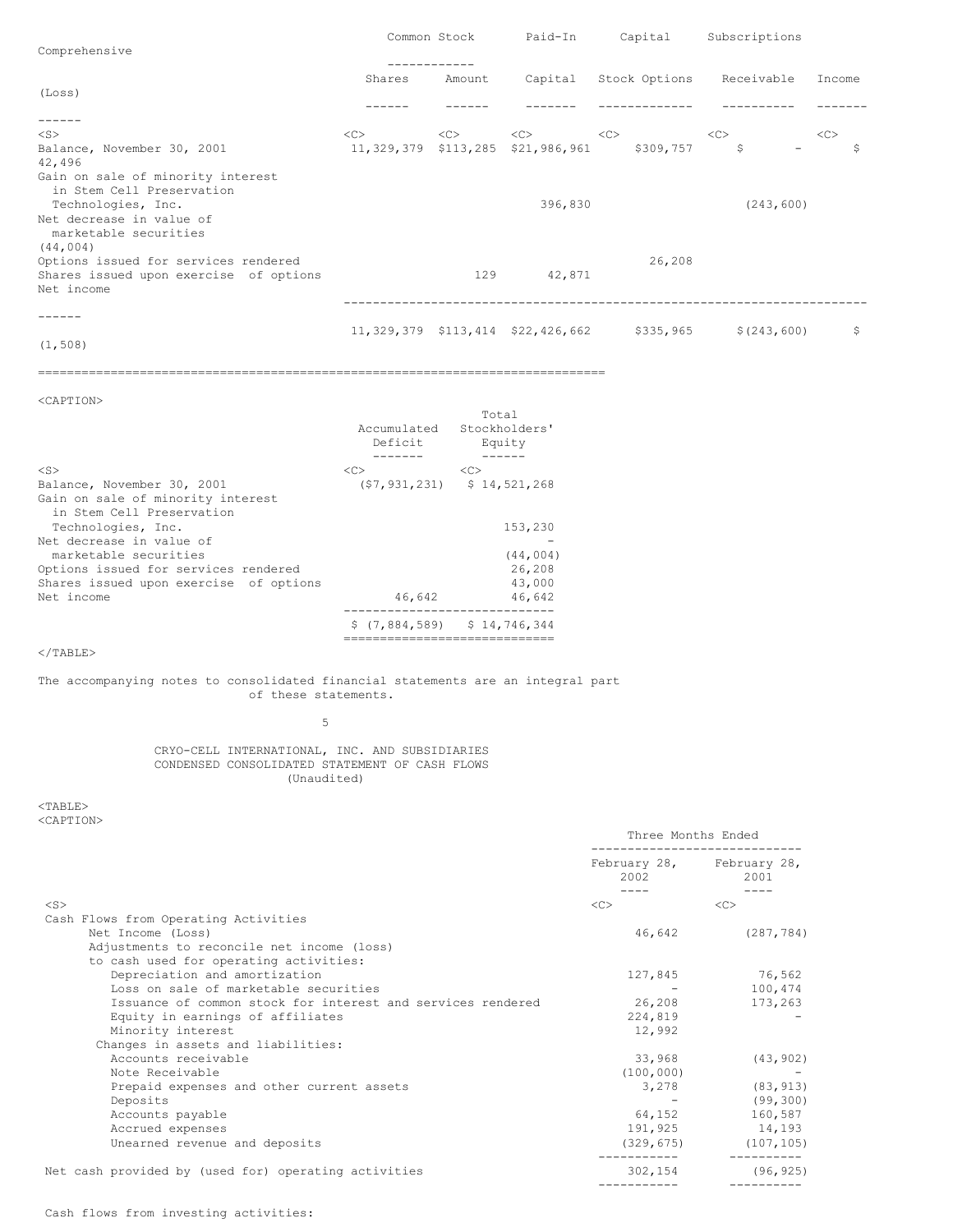| Loan receivable<br>Purchases of property and equipment<br>Payments for intangible assets | (208, 626)                 | (50, 000)<br>(65, 414)<br>(1, 040)<br>---------- |  |
|------------------------------------------------------------------------------------------|----------------------------|--------------------------------------------------|--|
| Net cash provided by (used for) investing activities                                     |                            | $(208, 626)$ $(116, 454)$<br>----------          |  |
| Cash flows from financing activities                                                     |                            |                                                  |  |
| Proceeds from the sale of securities                                                     | 518,000                    | 39,531                                           |  |
| Private placement fees                                                                   | (100, 340)                 | <b>Contractor</b>                                |  |
| Stock subscription receivable                                                            |                            | $(243, 600)$ 41,000                              |  |
| Exercise of stock options                                                                |                            | 43,000 41,000                                    |  |
| Note payable                                                                             | 33,000                     | <b>Service</b>                                   |  |
| Repayment of capital leases                                                              | (2, 306)                   | (2, 046)                                         |  |
| Net cash provided by financing activities:                                               | 247,754                    | 119,485                                          |  |
| Increase (decrease) in cash and cash equivalents                                         |                            | 341,282 (93,894)                                 |  |
| Cash and cash equivalents at beginning of period                                         |                            | 5,540,751 2,695,794                              |  |
| Cash and cash equivalents at end of period                                               | ===========                | 5,882,033 2,601,900<br>$=$ ==========            |  |
| Supplemental disclosure of cash flow information:                                        |                            |                                                  |  |
| Interest                                                                                 | Ŝ.                         | $522$ \$<br>528                                  |  |
|                                                                                          | ========================== |                                                  |  |
| Income taxes                                                                             | Ŝ                          | S.                                               |  |
|                                                                                          | ===========                | ==========                                       |  |

#### $\langle$ /TABLE>

### The accompanying notes to consolidated financial statements are an integral part of these statements.

6

CRYO-CELL INTERNATIONAL, INC. NOTES TO CONDENSED CONSOLIDATED FINANCIAL STATEMENTS February 28, 2002 (Unaudited)

NOTE 1 - FINANCIAL STATEMENTS - -------------------------------

The Consolidated Financial Statements including the Consolidated Balance Sheet as of February 28, 2002, Consolidated Statements of Operations and Comprehensive Income, Stockholders' Equity and Cash Flows for the three months ended February 28, 2002 have been prepared by the Company, without audit. In the opinion of Management, all adjustments (which include only normal recurring adjustments) necessary to present fairly the financial position, results of operations, stockholders' equity and changes in cash flows at February 28, 2002 and for all periods presented have been made.

Certain information and footnote disclosures normally included in consolidated financial statements prepared in accordance with generally accepted accounting principles have been condensed or omitted. It is suggested that these condensed financial statements be read in conjunction with the financial statements and notes thereto included in the Company's November 30, 2001 Annual Report on Form 10-KSB.

## NOTE 2 - COMMITMENTS AND CONTINGENCIES - ---------------------------------------

On April 6, 2000, the Company entered into a renewable two-year agreement with COLTEC, Ltd. for the exclusive license to market the Company's U-Cord program in Europe. The marketing rights allow COLTEC, Ltd. to directly market the U-Cord program, sell revenue sharing agreements or further sublicense the marketing rights throughout Europe. The Company received \$1,400,000 in cash in 2000 of which \$465,000 and \$700,000 were recorded as licensing fee income in fiscal 2000 and 2001, respectively. As of February 28, 2002, the Company recognized \$175,000 as licensing fee income for fiscal 2002. The Company is also entitled to licensing fees of 10.5% to 20% of adjusted U-CORD processing and storage revenues to be generated in Europe of which \$20,454 is reflected in income in 2001. The agreement granted COLTEC, Ltd. a three-year option to purchase 100,000 shares of the Company's common stock at \$8.00 per share and up to 100,000 additional options at \$12.00 per share as needed which was issued in 2001 at \$10.00 per share. Both of the options were exercised on August 28, 2001 for an aggregate of \$1,800,000. Subsequent to the licensing agreement date, COLTEC, Ltd. formed a corporation, CRYO-CELL Europe, B.V. to engage in the cryogenic cellular storage business under the agreement. On September 19, 2000, the Company entered into an agreement to purchase approximately 6% of CRYO-CELL Europe, B.V. In October and November 2000, the Company paid \$1,000,000 for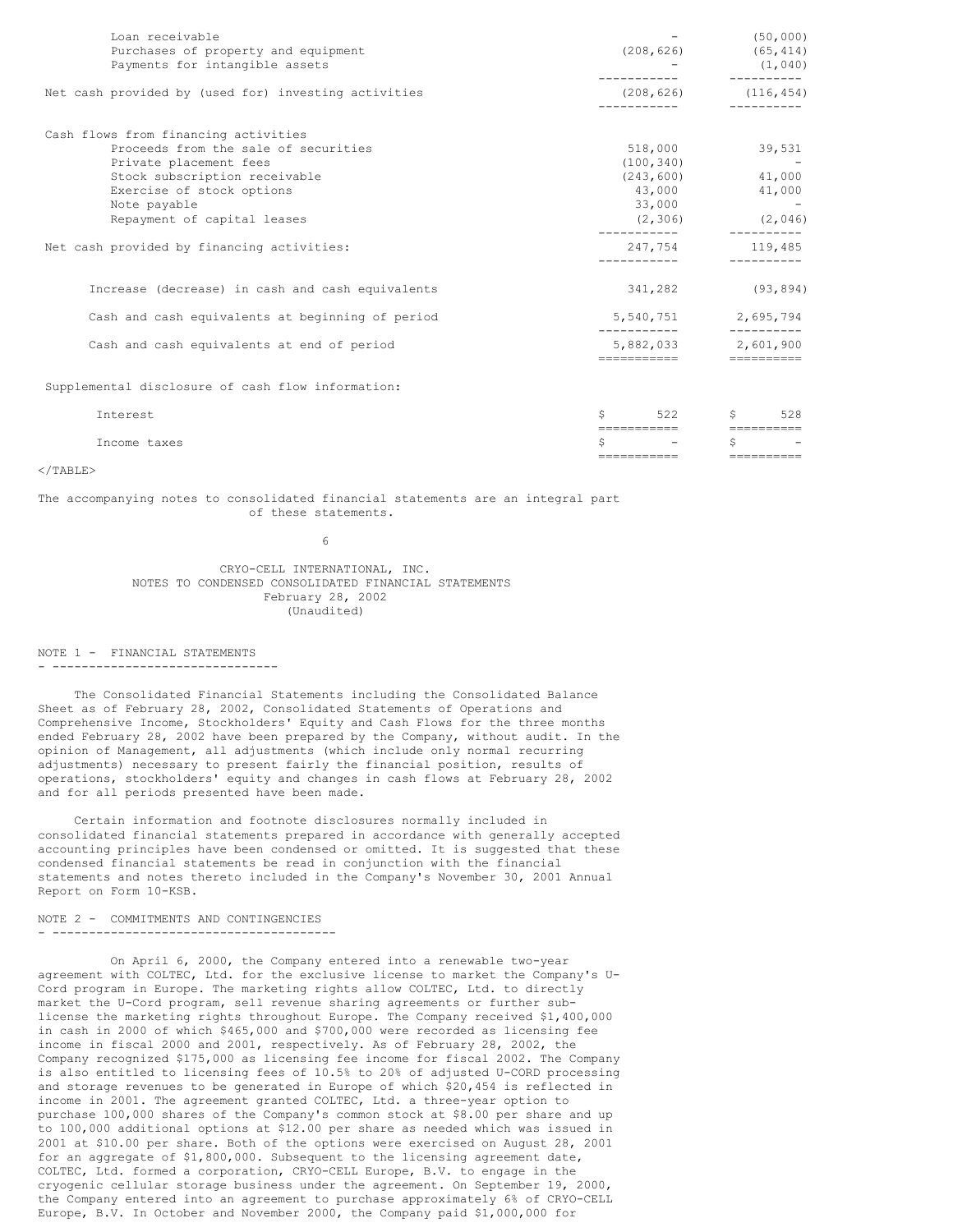38,760 shares of the capital stock of CRYO-CELL Europe, B.V. The Company owned these shares on January 24, 2001.

On October 15, 2001 the Company signed a renewable two-year agreement with CRYO-CELL De Mexico, S.A. De C.V. (CCEL MEX) whereby the Company granted CCEL MEX an exclusive license for the operation and commercialization of the CRYO-CELL U-Cord program in Mexico, Ecuador and Central America which includes the collection, processing and storage of umbilical stem cells as well as allowing CCEL MEX exclusive rights to sublicense the U-Cord program in these geographic areas. The price for the license to CCEL MEX is \$600,000 of which \$200,000 was paid to the Company in fiscal 2001 and the balance is to be paid in equal \$200,000 installments in June 2002 and November 2003. The Company is entitled to licensing fees of 15% to 25% of adjusted U-Cord processing and storage revenues to be generated in Mexico, Equador and Central America as well as 10% from the money received by CCEL MEX for the granting of sublicenses. The Company has no other obligations to CCEL MEX other than to provide technical assistance and training so that it can be self-operational. These procedures were substantially completed by November 30, 2001. Accordingly, the Company recognized \$500,000 in licensing fee income in fiscal 2001 with respect to this agreement. For the three-month period ended February 28, 2002 the Company recognized the remaining \$100,000 as licensing fee income.

## CRYO-CELL INTERNATIONAL, INC. NOTES TO CONDENSED CONSOLIDATED FINANCIAL STATEMENTS February 28, 2002 (Unaudited)

7

In October 2001 the Company finalized a renewable three-year contract with CRYO-CELL Middle East, Inc. (CCEL ME) for the exclusive license to market the Company's U-Cord program in Israel, the Middle East and Turkey. The license allows CCEL ME to directly market the Company's U-Cord program and further sublicense the marketing rights throughout Israel, Turkey, Jordan, Lebanon, Egypt, Saudi Arabia, Kuwait, Qatar, United Arab Emirates (including Dubai), Bahrain, Oman and Yemen ("the Licensed Area"). The agreement provides for the Company to receive \$1,000,000, (allocated \$500,000 to Israel and \$500,000 to Turkey and the Middle East), of which it received \$100,000 in fiscal 2001 and the balance being payable in three installments of \$200,000 due July 2002, February 2003 and November 2003 and one installment of \$300,000 due July 2004. The Company is also entitled to licensing fees of 10.5% to 18% of adjusted U-CORD processing and storage revenues to be generated in the Licensed Area as well as 10% from the money received by CCEL ME for the granting of sublicenses. CCEL ME has up to one year to terminate the Turkey and Middle East portion of this agreement. The Company is required to train and provide technical and marketing support to CCEL ME. In addition, the Company sold 50,000 of its common stock warrants (\$1.00 each) in fiscal 2001, expiring July 9, 2006, to the chief operating officer of CCEL ME and an entity affiliated to him to purchase an equal number of common shares of the Company at a strike price of \$9.00. For the three-month period ended February 28, 2002 the Company recognized \$125,000 as licensing fee income.

NOTE 3 - LEGAL PROCEEDINGS - ---------------------------

In December 2001, the Board of Directors terminated the President of the Company for cause. In January 2002, this terminated employee instituted an action in Florida State court for breach of her employment contract and wrongful termination. Although counsel for the Company is not able to render an opinion on the ultimate outcome of the action, counsel believes the Board had cause to terminate this officer. Management believes the Company has adequate defenses and will vigorously defend against the action.

In July 1999, the Company entered into a 20-year exclusive agreement with The Cancer Group Institute, LLC, a cancer information service. The agreement dealt with the establishment of a business for the preservation of tumor tissue relative to cancer treatment protocols. Cancer Group and Michael Braham were to be provided options in CCEL stock when their efforts resulted in 100 oncologists submitting patients' tumor tissue to CRYO-CELL. The Cancer Group represented that its Web site, www.cancergroup.com was accessed by approximately 25,000 -------------------

oncologists, radiologists and cancer patients daily. Relying on this information, in December 1999, the Company obtained an option to purchase The Cancer Group Institute and all of its assets, including its Web site, www.cancergroup.com. On or about September 20, 2001, The Cancer Group - -------------------

Institute, LLC, a Florida Limited Liability Company and Michael Braham, an individual filed a lawsuit against the Company. The suit alleges that CRYO-CELL breached a contract with both The Cancer Group, LLC and Michael Braham, individually, by not providing the options and seeks an unspecified amount of damages. Management feels that the suit is without merit and has filed a countersuit claiming breach of contract against The Cancer Group, LLC and Michael Braham. The Company, in its answer and countersuit, alleges that The Cancer Group did not perform under the contract, never produced any oncologist's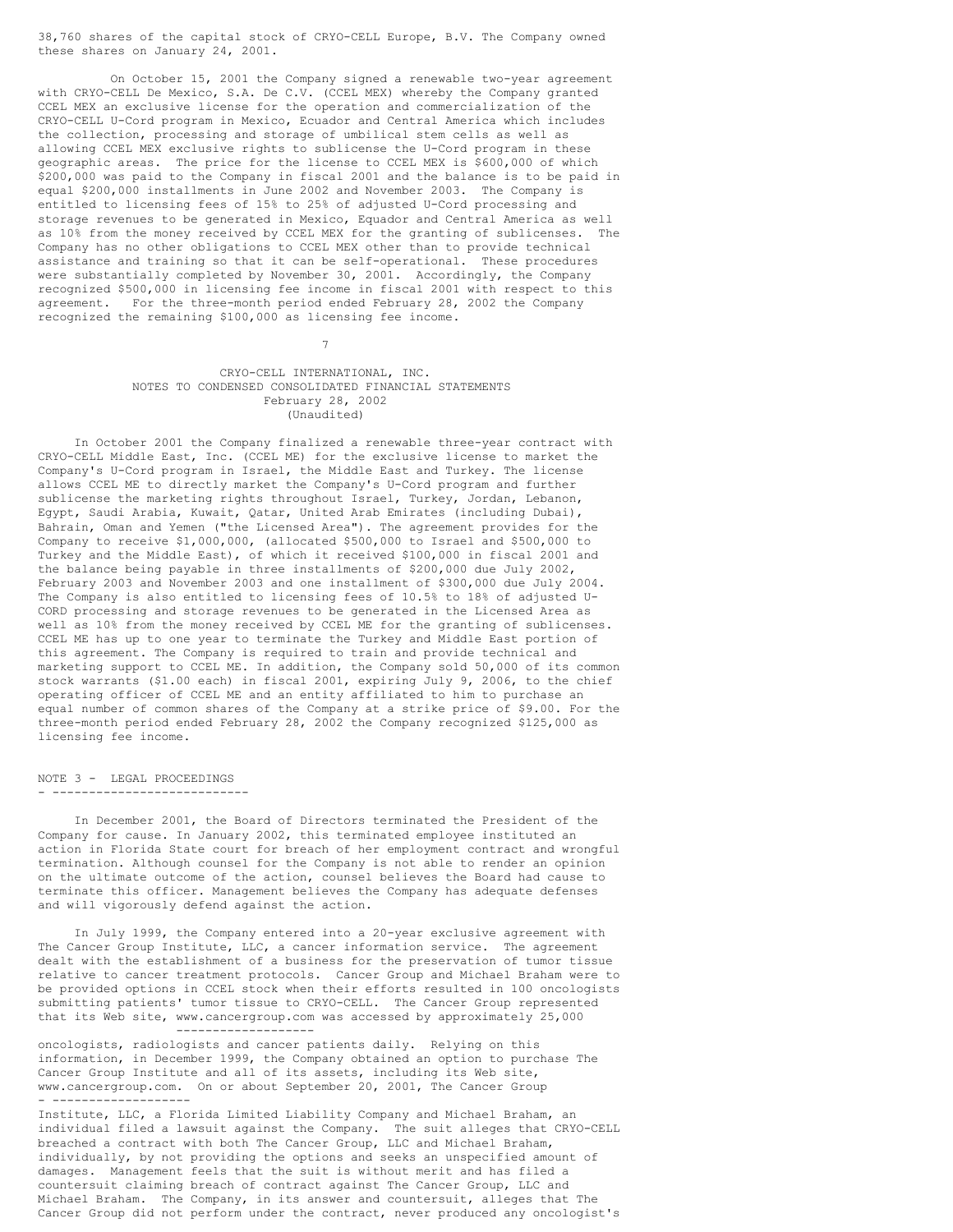samples and is not entitled to the contract's benefits. The Company has also petitioned for recession, requesting a judgment against the Plaintiff that the parties be returned to status quo ante. CRYO-CELL had previously paid \$100,000 for an option to purchase The Cancer Group.

#### 8

## CRYO-CELL INTERNATIONAL, INC. NOTES TO CONDENSED CONSOLIDATED FINANCIAL STATEMENTS February 28, 2002 (Unaudited)

On February 22, 2002 the Company received a complaint filed by Pharmastem Therapeutics, Inc. (Pharmastem) alleging patent infringement. Pharmastem, a Delaware corporation, has named eight companies active in cord blood banking in the suit that seeks an injunction against the companies and an unspecified amount of damages or royalties, treble damages and attorney's fees. The Company believes that the asserted patents of Pharmastem are not valid and that CRYO-CELL's business of collecting, processing and cryopreserving cord blood cells does not infringe on either of the asserted patents.

#### NOTE 4 - STEM CELL PRESERVATION TECHNOLOGIES, INC. - ------------------------------------------------------

The Board of Directors of the Company declared a dividend payable in shares of common stock of the Company's subsidiary, Stem Cell Preservation Technologies, Inc. (SCPT) on July 25, 2001. The Company's shareholders are to receive three (3) shares of SCPT common stock for every four (4) shares of the Company's common stock the Company's shareholders own as of record date of August 31, 2001. An independent appraisal valued SCPT as of August 31, 2001 at \$62,500 or less than \$0.01 per share, as adjusted for the September 2001 forward split of 1,350 to 1.

The Board of Directors on August 21, 2001 reserved 1,000,000 shares of the common shares of SCPT (as adjusted for the September 2001 forward split) that CRYO-CELL International, Inc. would own after the dividend is paid for the purpose of incentives for the recruiting of and rewarding of key SCPT executives. SCPT cancelled these shares and retired these shares. As of November 30, 2001, three officers and directors of SCPT had received stock grants of 25,000 common shares each under this plan for services rendered and 925,000 common shares are available for future issuance. The fair value of the shares granted was \$1,500, which was charged to operations.

The Company's Board of Directors on August 29, 2001 granted options to purchase an aggregate of 850,000 common shares of SCPT at \$0.02 per share to four officers of the Company. The grant price was in excess of the fair value of the shares at the date of grant. Three of the officers exercised their options for 805,000 common shares and at February 28, 2002 an option for 45,000 of these shares to the Company's former President (See Legal Proceedings) was not exercised. The Board of Directors of the Company also authorized the issuance of 195,000 common shares of SCPT to Saneron CCEL Therapeutics, Inc. (See Note 5).

In July 2001, SCPT entered into a financing agreement with Financial Holdings and Investments Corp. (FHIC) whereby SCPT was to borrow \$500,000 as evidenced by an 8% interest bearing note payable no later than thirteen months from the date of the note provided SCPT shall repay \$300,000 of the principal if and when SCPT realizes \$1,500,000 from the sale of its securities. FHIC's subsidiary is the placement agent for the sale of SCPT's securities. SCPT agreed to issue FHIC 250,000 of its common shares, as adjusted for the September 2001 forward split, as additional compensation. SCPT's counsel also received 45,000 common shares from SCPT for its legal services in connection with the agreement. Both issuances of shares were valued at their fair value of \$5,900 (\$0.02 per share) and are reflected in the accompanying financial statements as deferred financing costs. SCPT used \$300,000 of the proceeds received as payment for its investments in CRYO-CELL NV and CRYO-CELL Italia, S.r.l. (See Note 5). Of the 13,065,000 issued and outstanding common shares of SCPT at November 30, 2001, the Company owned 11,695,000 (89.5%) shares. Upon the payment of the dividend, the Company will own approximately 3,200,000 (24.5%) shares of SCPT.

> CRYO-CELL INTERNATIONAL, INC. NOTES TO CONDENSED CONSOLIDATED FINANCIAL STATEMENTS February 28, 2002 (Unaudited)

9

On November 1, 2001, SCPT offered for sale 1,250,000 shares of its common stock at \$2.00 per share in a private placement offering through a placement agent, Newbridge Securities Corporation - a subsidiary of FHIC. The placement agent is to receive a commission of 10% of the proceeds from the offering plus a non-accountable expense reimbursement of 3% of the gross sale proceeds. The Placement Agent also is to receive five (5) year warrants exercisable at \$2.20 per share. The number of shares purchasable under these warrants will be equal to 10% of the shares sold under the private offering. The offering period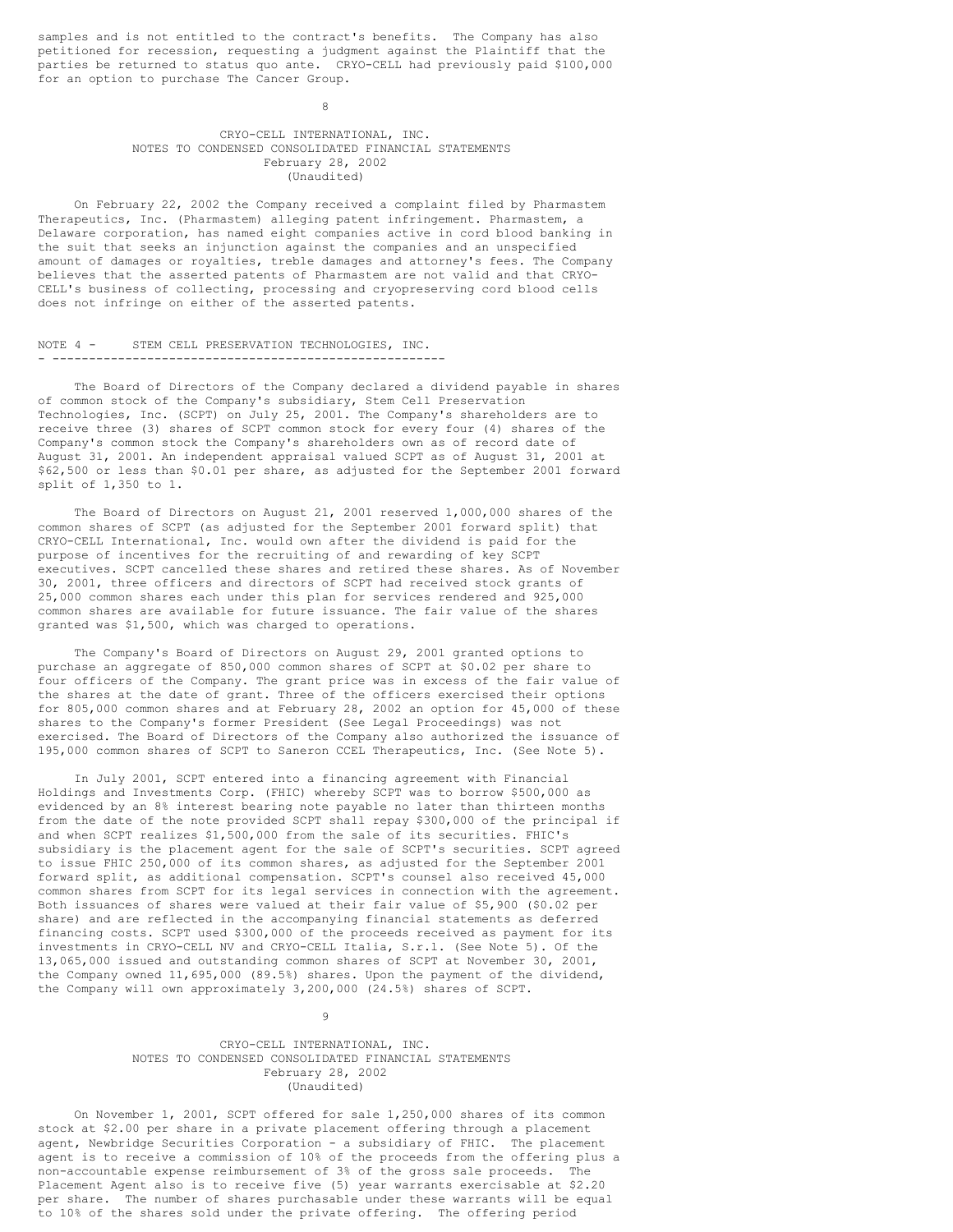originally terminated on December 31, 2001 but was extended until February 28, 2002. As of February 28, 2002, the offering closed at which time 259,000 common shares had subscribed for purchase of which the proceeds from the sale of 119,000 was remitted by the agent to SCPT. As of March 19, 2002, SCPT had received all of the proceeds, net of placement agent fees, from the sale of the securities of \$396,768 for 259,000 common shares.

NOTE 5 - INVESTMENTS IN AFFILIATES

- -----------------------------------

# Saneron CCEL Therapeutics, Inc.

On October 10, 2001, the Company's subsidiary, CCEL Bio-Therapies, Inc. (CCBT), effected the July 10, 2001 merger agreement with Saneron Therapeutics, Inc. (STI) with CCBT remaining as survivor. The STI shareholders received 56.58% of the merged entity and the Company retained a 43.42% interest. Prior to the merger, CCBT was inactive and had no assets or liabilities. The agreement required the Company to (i) contribute to CCBT 260,000 shares of its common stock (which were actually issued on February 14, 2002) and 195,000 shares of common stock of its subsidiary, SCPT, (ii) convert an advance of \$150,000 to STI to capital, (iii) assign certain licenses for stem cell research between the Company, The University of South Florida and the University of South Florida Research Foundation, including all obligations that the Company had under such license agreements, and, (iv) change CCBT's name to Saneron CCEL Therapeutics, Inc. The fair value of the assets contributed by the Company aggregated \$2,377,900. STI at the merger date had a historical capital deficiency of \$10,000, which included intangible assets that were not assigned any value by its management. The intangible assets of STI consist of patents and all marketing rights thereto, licenses, research and development, and future research grants of approximately \$3,000,000, all of which were not assigned a value by management. The merger caused the recognition of \$3,248,600 in goodwill on the books of CCBT, which, as of February 28, 2002, is not considered to be impaired by management. The Company recognized an expense of \$199,819 in the first quarter fiscal 2002 under the equity method from this minority owned subsidiary.

### CRYO-CELL Europe N V

On September 28, 2000, the Company purchased a 6% equity interest in CRYO-CELL Europe, NV (CRYOC) for \$1,000,000. The Company's decision to make this investment was based on the decision of a large insurance company to provide coverage to its pregnant policyholders. In October 2001 the Company's subsidiary, Stem Cell Preservation Technologies, Inc. (SCPT) acquired a 1% interest in CRYOC for \$150,000. On October 3, 2001, the Company issued CRYOC 17,750 shares of the Company's common stock, whose fair value at issuance was \$112,713, as payment for an option to acquire an additional 60% interest in CRYOC for \$13,500,000. The option is for one year and is payable in shares of the Company's common stock or other securities acceptable to CRYOC. The Company may, at its discretion, extend the option to acquire the 60% interest for an additional 120 days for no additional consideration if the Company demonstrates to CRYOC that it is in active negotiations with any other company which has expressed an interest in seeing the option exercised. The Company accounts for its investment in CRYOC at cost.

10

CRYO-CELL INTERNATIONAL, INC. NOTES TO CONDENSED CONSOLIDATED FINANCIAL STATEMENTS February 28, 2002 (Unaudited)

# CRYO-CELL Italia, S.r.l.

SCPT simultaneous with its investment in CRYOC acquired a 2.19% interest in CRYO-CELL Italia, S.r.l. (Italia) from CRYOC for \$150,000. The Company on August 29, 2001 purchased 21.9% of Italia from CRYOC for \$1,800,000. The investments in Italia are for an umbilical cord bank to be opened in a facility which is partially owned or supported by the Vatican. The purchase price of the interests in Italia by both the Company and SCPT included a 21.9% and 2.19% interest, respectively, in a yet to be formed umbilical cord blood bank entity which is planned to commence operations in the Iberian Peninsula. The Company also received a first right of refusal to purchase from CRYOC its remaining 18.91% interest in Italia. The excess of cost of the investment in Italia over the book value of Italia at the time of acquisition was approximately \$1,850,000. At February 28, 2002, this goodwill is not considered by management to be impaired. The Company reflects its effective 23.172% interest in Italia under the equity method, which approximates the cost of the investment. The final execution of this agreement is deemed to be a non-cash transaction.

11

Item 2. Management's Discussion and Analysis or Plan of Operation.

CRYO-CELL International, Inc. was incorporated on September 11, 1989 in the state of Delaware. It is engaged in cryogenic cellular storage and the design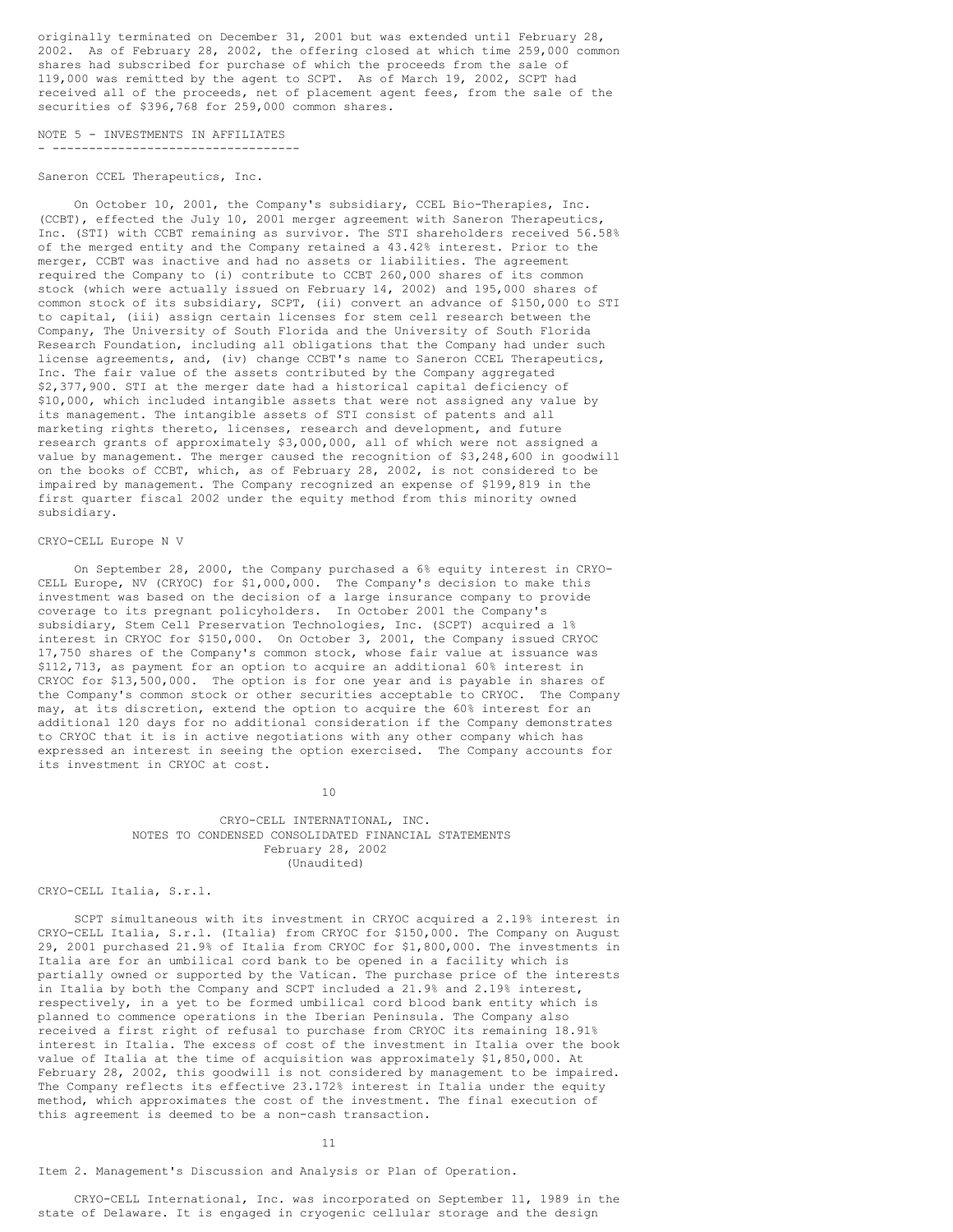and development of cellular storage devices. The Company's current focus is on the processing and preservation of umbilical cord (U-Cord(TM)) blood stem cells for autologous/sibling use. The Company believes that it is the fastest growing commercial firm currently specializing in separated umbilical cord blood stem cell preservation. CRYO-CELL has pioneered several technologies that allow for the processing and storage of specimens in a cryogenic environment. The Company's original mission of affordability for U-Cord blood preservation remains in effect. These technologies include a process for the storage of fractionated (separated) U-Cord stem cells and the development and patenting of the first computer controlled, robotically operated cryogenic storage system. Its headquarters facility in Clearwater, FL handles all aspects of its business operations including the processing and storage of specimens. Several other companies involved in commercial cell banking rely on shipping their specimens elsewhere for processing and storage. The Company has expanded into international markets. The Company has signed agreements covering Europe, Mexico, Israel and the Middle East for the license to market the Company's U-Cord program in these geographies.

It is the Company's mission to make expectant parents aware of the potential medical benefits from preserving stem cells and to provide them the means and processes for collection and storage of these cells. Today, stem cell transplants are known and accepted treatments for a number of life-threatening diseases. With continued research in this area of medical technology, other avenues for their potential use and expansion are being explored. A vast majority of expectant parents are simply unaware that umbilical cord blood contains a rich supply of stem cells and that they can be collected, processed and stored for the potential future use of the newborn and possibly related family members. A baby's stem cells will remain a perfect match for the baby throughout its life and have a 1-in-4 chance (or better) of being a perfect match for a sibling. There is no assurance, however, that a perfect match could treat certain diseases. Today, it is still common for the cord blood (the blood remaining in the umbilical cord and placenta) to be discarded at the time of birth as medical waste. Obviously, the Company believes that no U-Cord specimen should be discarded when it could possibly save a life.

Given the potential benefits of U-Cord stem cell preservation, the number of parents of newborns participating in stem cell preservation is still relatively small compared to the number of births (four million per annum) in the United States alone. Critical reasons for this low level of market penetration are the misperception of the high cost of stem cell storage as well as a general lack of awareness of the benefits of stem cell preservation programs. However, evolving medical technology could significantly increase the utilization of the U-Cord blood for transplantation and/or other types of treatments. A number of competitors in this market have been charging upwards of \$1000 - \$1500 for this stem cell preservation plus higher annual fees for storage than the Company charges. The cost is usually not covered by insurance. The Company has made this procedure affordable and within financial reach of most families. The growth and profitability of the Company should come from increases in stem cell specimen storage volume driven by its marketing approaches, resulting in an increasing base of annual stem cell storage renewal fees.

During the period since its inception, the Company's research and development activities have principally involved the design and development of its cellular storage systems ("CCEL Cellular Storage System") and in securing patents on the same. The Company believes that its long-term cellular storage units can provide an improved ability to store cells or other material in liquid nitrogen, its vapors or other media. The units are controlled by a computer system, which robotically inserts vials in pre-selected storage areas inside the chamber. Additionally, the stored material can be robotically inserted or retrieved by computer on an individual basis without all of the remaining specimens being exposed to ambient temperature. The efficient use of storage space and a dual identification system for inventory control is a competitive advantage for the Company. The Company is the assignee of all patents on the units.

12

Other cryopreservation systems are manually operated and can expose the laboratory technician to liquid nitrogen when inserting or retrieving specimens. Moreover, the use of these units exposes the remaining stored specimens to ambient temperature whenever specimens are inserted or retrieved. The Company has designed and holds patents on a system, which makes use of the latest in computer, robotics and bar code laser scanning identification technologies. The unit is assembled by an independent manufacturer utilizing the Company's patented designs.

In February 1999, the Company was granted a patent on the CCEL III computer controlled robotically operated cellular storage system, which is designed to be multi-functional. When completely developed the unit will be able to store more than 35,000 5ml vials, and many times that number of smaller vials. Because the CCEL III is multi-functional it is currently being evaluated for various other uses. In September 1999, the Company was granted a Blood Bank license to operate in the state of New Jersey. The Company is now authorized to operate in all 50 states.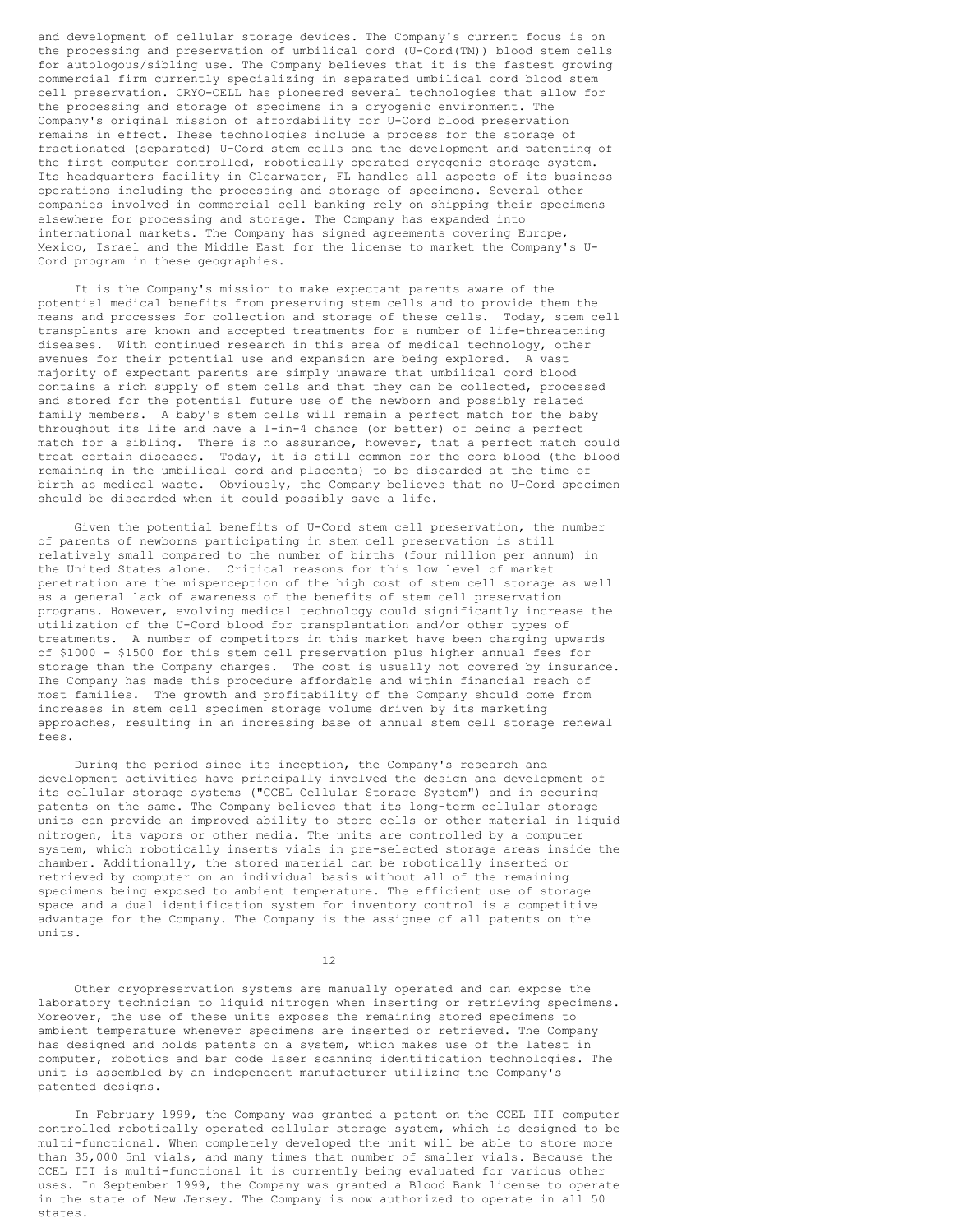The following is a discussion and analysis of the financial condition and results of operations of the Company for the quarter ended February 28, 2002 as compared to the same period of the prior year.

### General

To increase awareness of its services, the Company has invested in a variety of marketing programs designed to educate expectant parents and those medical caregivers to whom they turn to for advice. The Company markets its preservation services to expectant parents and by distributing information to obstetricians, pediatricians, Lamaze instructors and other childbirth educators, certified nurse-midwifes and other related healthcare professionals. The Company has a clinical support team of specially trained nurses who are available 24 hours, 7 days a week to educate expectant parents and the medical community on the life-saving potential of cord blood stem cell preservation. In addition, the Company exhibits at conferences, trade shows and other media focusing on the expectant parent market.

In January 2000 the Company renewed its agreement with the Lamaze Publishing Company to sponsor the Lamaze You and Your Baby tutorial tape. The agreement was extended for three (3) years and calls for Lamaze to distribute the videotape to 1.8 million women in their third trimester of pregnancy. Over 90% of first time mothers and 45% of the pre-natal market avail themselves of the Lamaze Institute for Family Education proven instruction programs. The tutorial tape, which is distributed by approximately 9,000 instructors, discusses the importance of cord blood storage and refers viewers to the fullpage ad that the Company has placed in the Lamaze Parents Magazine, which is distributed to 2.4 million expectant mothers. During 2000, 600,000 You and Your Baby CD's were distributed through WAL-MART stores for the first time. The Company also places an ad in Lamaze para Padres, Lamaze Publishing's magazine for Hispanic mothers-to-be. The Company has exclusivity on the tutorial tape in the cord blood storage category and first right of refusal for renewal of the agreement beyond 2003.

In March 2000, the Company became a sponsor of the 2000 ACOG (American College of Obstetricians and Gynecologists) Meeting CD-ROM. The CD includes a segment on the Company's U-CordTM program and was distributed to approximately 40,000 ACOG members in November 2000. The Company is the only cord blood preservation firm featured on the CD-ROM.

In March 2000, the Company launched its Mother to Mother(TM) Educational Network program to offer the Company's umbilical cord blood preservation program to expectant parents. The network is comprised of clients who have stored or who have enrolled to store their newborn's U-Cord blood stem cells with the Company. These independent contractors contact expectant parents, OB/GYN's and medical caregivers advising them of the Company's affordable service.

13

The Company's advertisements have appeared in, or are scheduled for insertion in, several national targeted prenatal magazines including American Baby, Pregnancy, Baby Talk and Fit Pregnancy. Expectant parents have also received information via emails and newsletter links through BabyCenter.com. BayNews 9, a CNN affiliate, and NewsChannel 10 have both carried stories about CRYO-CELL's affordable service.

In January 2002, the Company redesigned and greatly enhanced its Web site, www.cryo-cell.com. The new site provides many new features and benefits that - -----------------

will contribute to the Company's continued growth. It is divided into areas of interest, including sections for expectant parents, medical caregivers and investors.

In January 2002, the Company introduced an insurance marketing program with Lanier Upshaw, Inc., a prestigious insurance firm. Lanier Upshaw is a member of Assurex Insurance Group, which has 62 North American partners and operates worldwide in more than 35 countries. Under the terms of the agreement, Lanier Upshaw has agreed to give every policyholder who enrolls in the CRYO-CELL U-Cord preservation program a \$25 gift certificate.

## Stem Cell Preservation Technologies, Inc.

On July 25, 2001 the Board of Directors of CRYO-CELL International, Inc. announced that the Company will declare and distribute a stock dividend in the shares of its wholly-owned subsidiary, Stem Cell Preservation Technologies, Inc. Stem Cell Preservation Technologies, Inc. is a development stage company, which will be involved in the development of marketing programs for the collection and preservation of adult stem cells.

All shareholders of record of CRYO-CELL on August 31, 2001 will receive a distribution of three shares of Stem Cell Preservation Technologies, Inc. common stock for every four shares of CCEL that they owned on the record date. The payment date of the shares to be distributed will follow the effective date of a registration statement. Stem Cell Preservation Technologies, Inc. is currently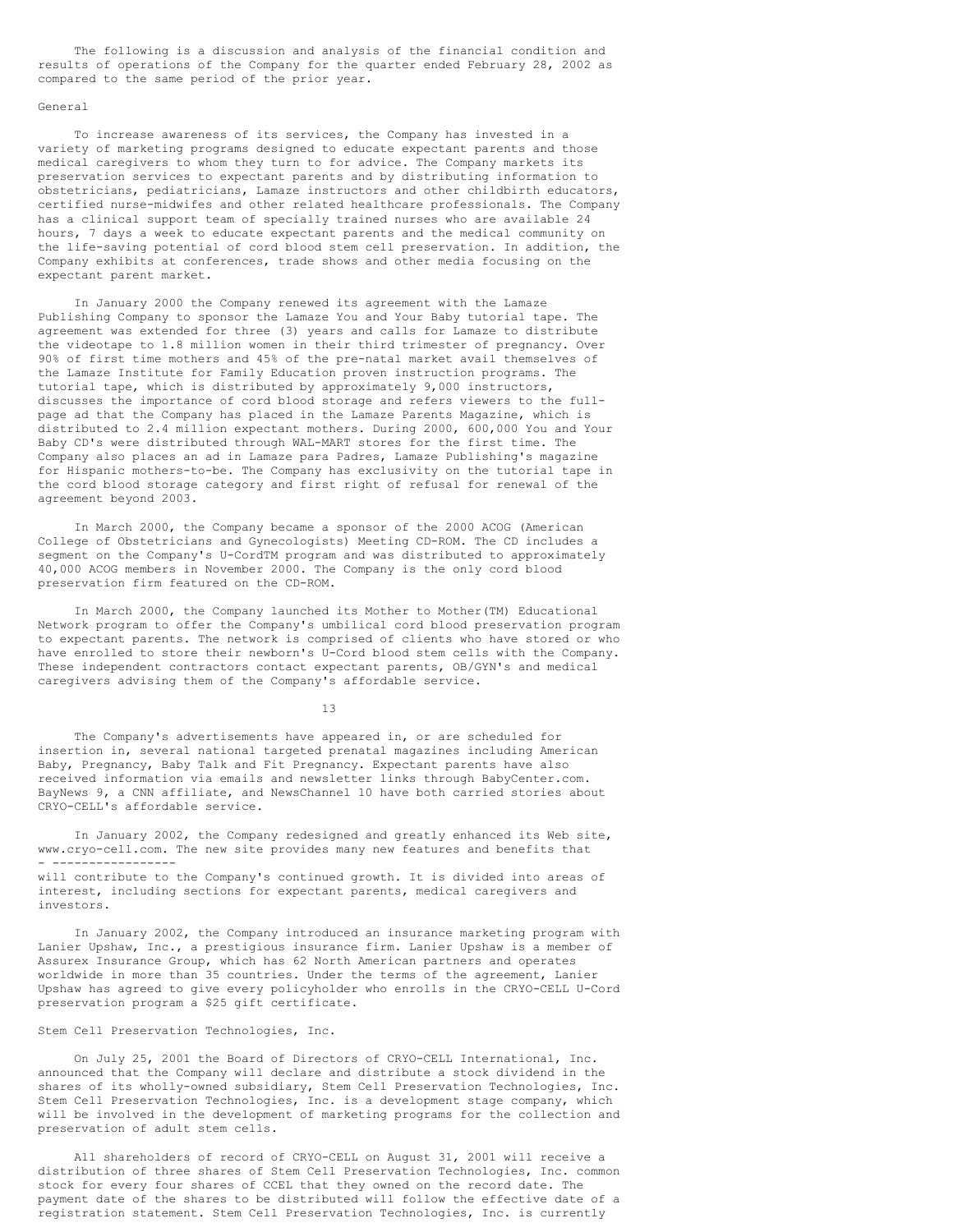preparing this registration statement, which it intends to file with the Securities and Exchange Commission. Upon the effective date of the registration statement and distribution of the shares, shareholders will be able to sell onethird of their shares immediately and the remaining two-thirds equally over the two years following the effective date.

### Safti-Cell, Inc.

In October 2001 the Company sold 90% of Safti-Cell, Inc. a wholly-owned subsidiary of the Company, to Diversified Cellular Storage, Inc. Diversified Cellular Storage will be building a state-of-the-art "back-up" cellular storage facility in Sedona, Arizona. According to the terms of the agreement, Diversified Cellular Storage has committed land and property in excess of five hundred thousand dollars, at no cost to Safti-Cell, Inc., and will be building a fireproof and earthquake resistant storage facility. The Company will own 10% of Safti-Cell, Inc. and will receive a 2% share in secondary storage of stem cells. In addition, if Diversified Cellular Storage agrees to build a prototype of a CRYO-CELL multi-million capacity facility for DNA back-up storage, CRYO-CELL will receive an additional 8% equity in the DNA back-up storage program.

14

### Saneron CCEL Therapeutics, Inc.

In February 2000, the Company, through its subsidiary CCEL BIO-THERAPIES, Inc., entered into a research agreement with the University of South Florida at Tampa to collaborate on a technology for the potential treatment of a number of debilitating degenerative diseases. The research project is to be conducted at the University's laboratory facilities. In March 2000, the Company transferred \$200,000 to CCEL BIO-THERAPIES, Inc. to meet its funding commitment. CCEL BIO-THERAPIES, Inc. and the University are co-assignees of a filed patent application covering the technology. An application has been made for federal grants (STTR research grants) on behalf of CCEL BIO-THERAPIES, Inc. In addition, an application was filed for a State of Florida I-4 (now Hi-Tech Corridor) matching grant. The Company has been granted worldwide marketing rights for any product developed as a result of this research program. Under the terms of the agreement, the University will receive standard royalty payments on any future product sales. In February 2001, the Company paid the University an initial \$100,000 license payment with the issuance of 15,000 shares of the Company's common stock. In May 2001, the Company paid the University the first two benchmark payments totaling \$200,000 with the issuance of 50,000 shares of the Company's common stock. The University was awarded the Hi-Tech Corridor grant in the amount of \$100,000. In September 2001, CCEL BIO-THERAPIES was awarded the STTR grant in the amount of \$107,000.

In October 2001, Saneron Therapeutics, Inc. merged into CCEL Bio-Therapies, Inc., which then changed its name to Saneron CCEL Therapeutics, Inc. As part of the merger, the Company contributed 260,000 shares of its common stock. The world marketing rights granted through licenses to Saneron and CCEL BIO-THERAPIES, INC. have been assigned to the merged company. Saneron CCEL Therapeutics, Inc. has been granted patents in many countries throughout the world for the therapeutic use of sertoli cells. Intellectual property for human cord blood as a source of stem cells has been filed jointly by the University of South Florida and Daniel D. Richard and has been assigned to Saneron CCEL Therapeutics, Inc. At the conclusion of the merger the Company retained a 43.42% minority interest in Saneron CCEL Therapeutics, Inc.

#### International Expansion

Europe. On April 6, 2000, the Company entered into a renewable agreement with - ------

COLTEC, Ltd. for the exclusive license to market the Company's U-Cord program in Europe. The marketing rights allow COLTEC, Ltd. to directly market the U-Cord program, sell revenue sharing agreements or further sub-license the marketing rights throughout Europe. The Company received \$1,400,000 in cash for the marketing license and will receive royalties of 10.5% to 20% of adjusted U-Cord processing and storage revenues to be generated in Europe, and granted COLTEC, Ltd. a three year option to purchase 100,000 shares of the Company's common stock (\$8.00 exercise price) and will issue up to 100,000 additional options (\$10.00 exercise price), as needed, to facilitate sales of sub-licensing and/or revenue sharing agreements in Europe. Subsequent to the licensing agreement date, COLTEC, Ltd. formed a corporation, CRYO-CELL Europe, B.V. to engage in the cryogenic cellular storage business under the agreement. At September 19, 2000 the Company entered into an agreement to purchase approximately 6% of CRYO-CELL Europe, B.V. In October and November 2000, the Company paid \$1,000,000 for 38,760 shares of the capital stock of CRYO-CELL Europe, B.V. The Company owned these shares on January 24, 2001.

On August 28, 2001, the Company entered into an agreement with CRYO-CELL Europe, N.V. to purchase 21.9% of CRYO-CELL Italia, Srl from CRYO-CELL Europe's equity in this emerging business entity. CRYO-CELL Italia intends to offer the U-Cord program to expectant parents in Italy, initially operating from a laboratory in the Vatican-owned San Raphaelo Hospital in Milan. Through its prior agreement with CRYO-CELL Europe, the Company will receive a portion of the processing and storage fees generated by CRYO-CELL Italia's operations. The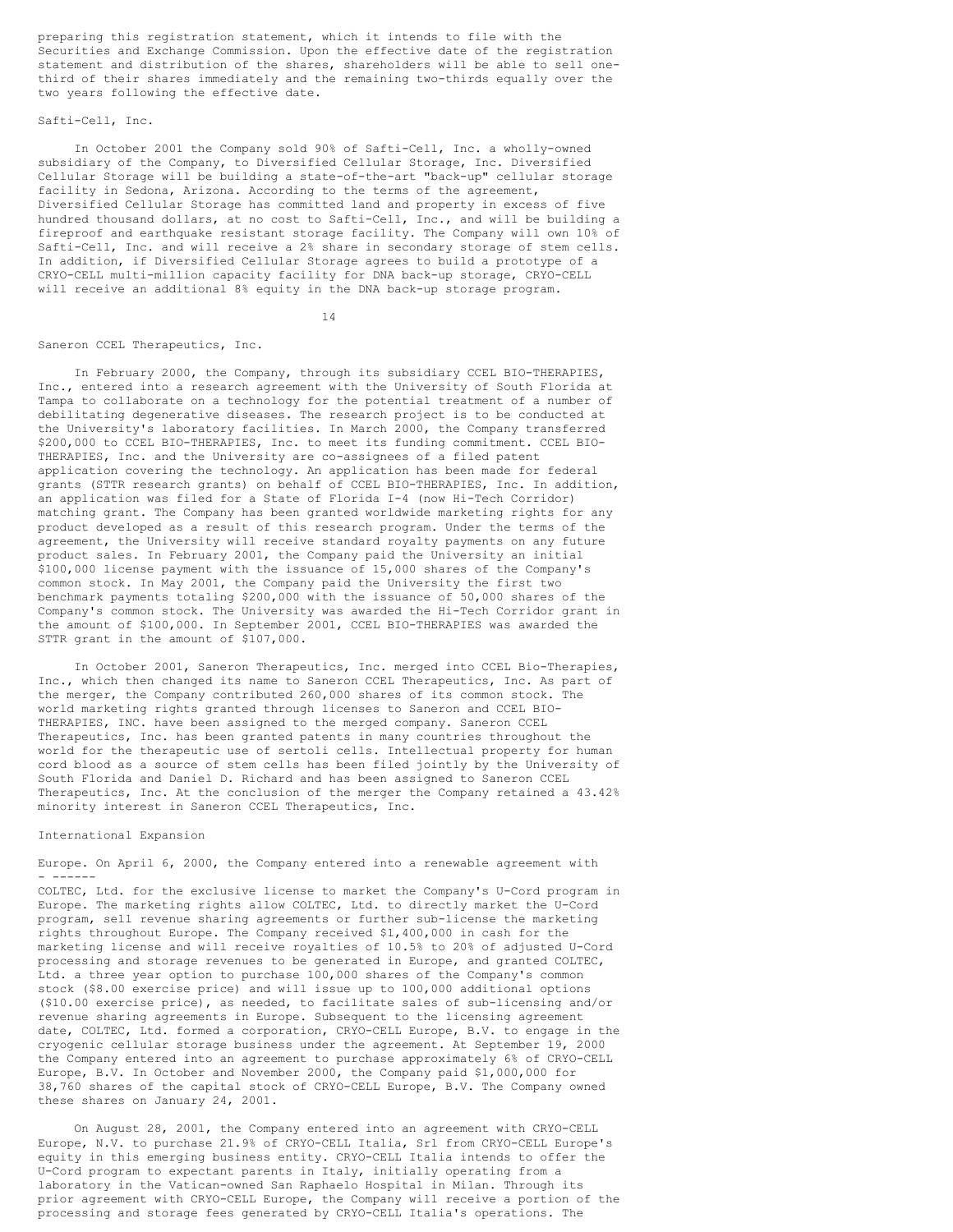Company's equity purchase of \$1,800,000 was facilitated by the exercise of previously issued stock options.

15

On October 3, 2001, the Company issued CRYO-CELL Europe, N.V. 17,750 shares of the Company's common stock for payment of an option to acquire an additional 60% interest in CRYO-CELL Europe, N.V. for \$13,500,000. The option is for one year and is payable in shares of the Company's common stock or other securities acceptable to CRYO-CELL Europe, N.V.

Mexico. On June 13, 2001, the Company entered into an agreement for the - ------

exclusive license to market the Company's U-Cord program in Mexico. The license allows CRYO-CELL de Mexico to directly market and operate the U-Cord program throughout Mexico, Central America and Ecuador. The total cost of the license is \$900,000 and the licensing fees are 10.5% to 18% of adjusted U-Cord processing and storage revenues to be generated in Mexico and Central America. Per the agreement CRYO-CELL de Mexico will purchase 100,000 warrants at \$1.00 each giving them the right to purchase 100,000 shares of the Company's common stock at an exercise price of \$8.00 per share. As of February 28, 2002, \$200,000 was received. The remainder of the payments are due to be paid in two installments over a two-year period.

During October 2001, the License Agreement was revised. The initial cost of the license was reduced to \$600,000 in exchange for a higher percentage of ongoing fees. The Company will now receive 15% of processing fees and 25% of annual storage fees.

Israel. On August 15, 2001, the Company entered into an agreement with CRYO-CELL - ------

Israel for the exclusive license to market the Company's U-Cord program in Israel. The total cost of the license is \$500,000. In addition to the license fees, the Company is entitled to receive 15% of net processing revenues and at least 18% of annual storage fees generated by CRYO-CELL Israel's operations. In addition the Company agreed to the sale of 50,000 warrants at \$1.00 each to purchase shares of CCEL at \$9.00 per share over the next five years. The Company has received the deposit of \$50,000 and \$50,000 for the purchase of the warrants. The remainder of the payments is due to be paid in four installments over a three-year period.

Middle East. On August 15, 2001, the Company entered into an agreement with - -----------

CRYO-CELL Middle East, Inc. (CME) for the exclusive license to market the Company's U-Cord program in the Middle East and Turkey. The total cost of the license is \$500,000, which will be recognized by the Company over a three-year period. In addition to the license fees, the Company is entitled to receive 15% of net processing revenues and at least 18% of annual storage fees generated by CME's operations. In addition the Company agreed to the sale of 50,000 warrants at \$1.00 each to purchase shares of CCEL at \$9.00 per share over the next five years. The Company has received the deposit of \$50,000 and \$50,000 for the purchase of the warrants. The remainder of the payments are due to be paid in four installments over a three-year period. If, after payment of any monies towards the portion of the License for the Middle East and Turkey, CME determines that it no longer wants to operate in these countries, CME may void the portion of the License for the Middle East and Turkey within one year from the date of the agreement. In this case all of the monies paid by CME will be applied to the Israel portion of the License fees.

## Management

At present there are 42 employees on the staff of the Company. Daniel D. Richard serves as the Chairman of the Board and Chief Executive Officer. Daniel D. Richard, Chairman of the Board and Chief Executive Officer. Mr. Richard is the founder of the Company and co-inventor of much of the Company's technology it currently employs. Mr. Richard has served as Chairman of the Board since the Company's inception. Prior to founding the Company, Mr. Richard was the first officer and director of Marrow-Tech, Inc., a publicly traded company engaged in the field of cellular replication. Mr. Richard was also the President of Daniel Richard Consultants, Inc., a marketing firm which operated in forty-four cities in the U.S. and throughout the world.

16

John V. Hargiss, President and Chief Operating Officer. Mr. Hargiss joined the Company in February 2002. Prior to joining the Company Mr. Hargiss was a health care consultant, providing advisory services to firms within the biotechnology, medical device and health care services segments. Mr. Hargiss served as President and Chief Executive Officer of Biodynamics International, Inc., (currently Tutogen Medical, Inc., AMEX: TTG) for nine years. The company is a publicly traded biomedical concern with operations in the U.S. and Germany, and is engaged in tissue processing/preservation and the development of autologous blood processing technology. Prior to this, he served as Corporate Vice President of Sales and Marketing for the \$200 million health care services unit of the BOC Group, plc (NYSE: BOX). Mr. Hargiss held several executive management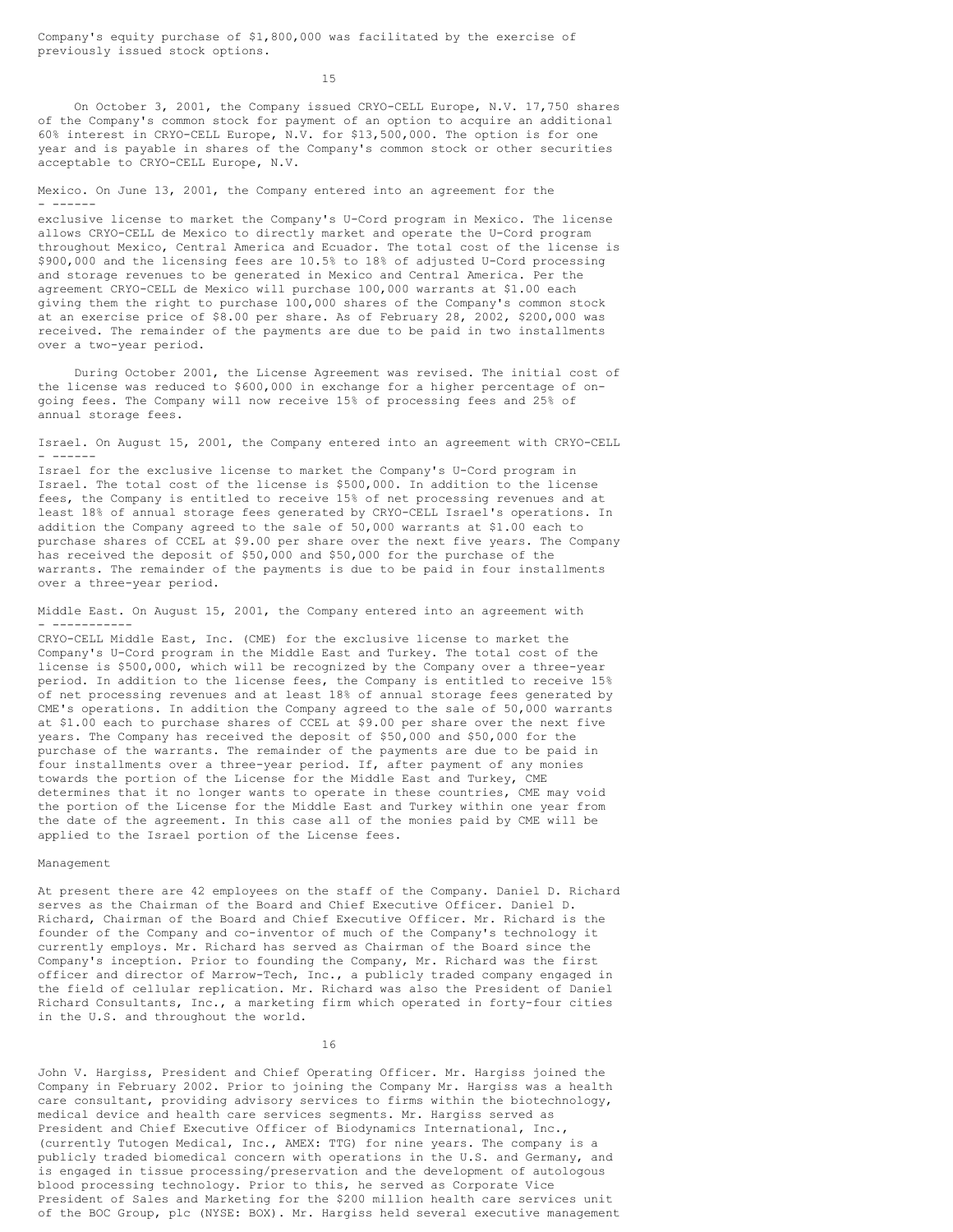positions during his twelve-year career with Becton-Dickinson & Co. (NYSE: BDX), a multi-national medical and laboratory product firm. Mr. Hargiss holds an M.B.A. from the University of Miami (FL) and a B.S. from the University of Texas.

Gerald F. Maass, Executive Vice President. Mr. Maass joined the Company in March 1998. Prior to joining the Company Mr. Maass was an executive for Critikon, a subsidiary of Johnson & Johnson, where his most recent position was International Director of Marketing for the Patient Monitoring business. Mr. Maass' ten-year tenure with Johnson and Johnson included several marketing and business development roles; he also served on the Critikon management committee. Prior to Johnson & Johnson, Mr. Maass was with Baxter Healthcare and Control Data Corporation in marketing, sales management, business development and business management roles. Mr. Maass began his career with Mayo Clinic in Rochester, MN and holds a B.S. degree in Medical Technology. In September 1998, Mr. Maass was appointed a member of the Company's Board of Directors.

Jill Taymans, Vice President, Finance. Ms. Taymans joined the Company in April 1997 serving initially as Controller and was appointed CFO in May 1998. Ms. Taymans graduated from the University of Maryland in 1991 with a BS in Accounting. She has worked in the accounting industry for over ten years in both the public and private sectors. Prior to joining the company she served for three years as Controller for a telecommunications company in Baltimore, Maryland.

E. Thomas Deutsch, III, Vice President Technology. Mr. Deutsch joined the Company in May 1996 and is a software and process engineer, specializing in healthcare information systems. He graduated from the University of North Carolina in Chapel Hill in 1986 with a B. S. degree in Mathematics. Prior to joining the Company in 1996, Mr. Deutsch worked for Shared Medical Systems in Malvern, PA, IBM in Atlanta, GA, and HBO and Company in Atlanta, GA. His responsibilities include developing, implementing and supporting the Company's communications and information systems, developing, implementing and supporting the Company's Internet plan and systems engineering for the patented CCEL II Cellular Storage System.

Geoffrey J. O'Neill, Ph.D., Laboratory Director. Dr. O'Neill joined the company in April 1999 and has oversight of the Company's processing laboratory and storage facility. He has over 25 years experience in human hematopoetic progenitor cell therapy, including expertise in the processing, cryopreservation and storage of stem cells, flow cytometry analysis, HLA typing and CD34+ cell purification. Dr. O'Neill also has expertise in immunohematology and blood banking. A co-author of many publications, he has an undergraduate degree in microbiology and a Ph.D. in Immunology.

# Medical Advisory Board

The Company has established a Medical & Scientific Advisory Board comprised of the more than 10 researchers, physicians and scientists from various fields such as oncology, stem cell research, hematology, genetic research, assisted reproduction and other specialties. Many of the Company's Advisory Board members are heads of departments and are committed to cellular storage as part of new services to improve patient care and saves lives.

17

#### Results of Operations

Revenues. Revenues for the three months ended February 28, 2002 were \$1,484,786 as compared to \$761,618 for the same period in 2001 representing a 95% increase. The increase in revenues reflects the significant growth in the processing and storage revenue associated with the Company's U-Cord(TM) stem cell program. The Company believes that the growth is a result of its investments in its various marketing programs, including its activities with Lamaze Publishing, and the increased traffic on its updated Web site www.CRYO-CELL.com. The upward sales trend has continued into the second quarter of fiscal 2002.

Cost of Sales. Cost of sales for the three months ended February 28, 2002 were \$554,038 as compared to \$264,448 in 2001. The cost of sales for the three months ended February 28, 2002 and February 28, 2001 represents the associated expenses resulting from the processing and testing of the U-Cord(TM) specimens in the Company's own state of the art laboratory in Clearwater, Florida.

Marketing, General and Administrative Expenses. Marketing, general and administrative expenses during the three months ended February 28, 2002 were \$923,923 as compared to \$808,948 in 2001. The increase reflects, in part, the expenses of additional personnel, market development, clinical services expansion and related expenses associated with the growth of the Company's cellular storage program.

Research, Development and Related Engineering Expenses. Research, development and related engineering expenses for the three months ended February 28, 2002, were \$25,088 as compared to \$17,591 in 2001. The expenses incurred in the first quarter of fiscal 2002 are the result of the continued development of the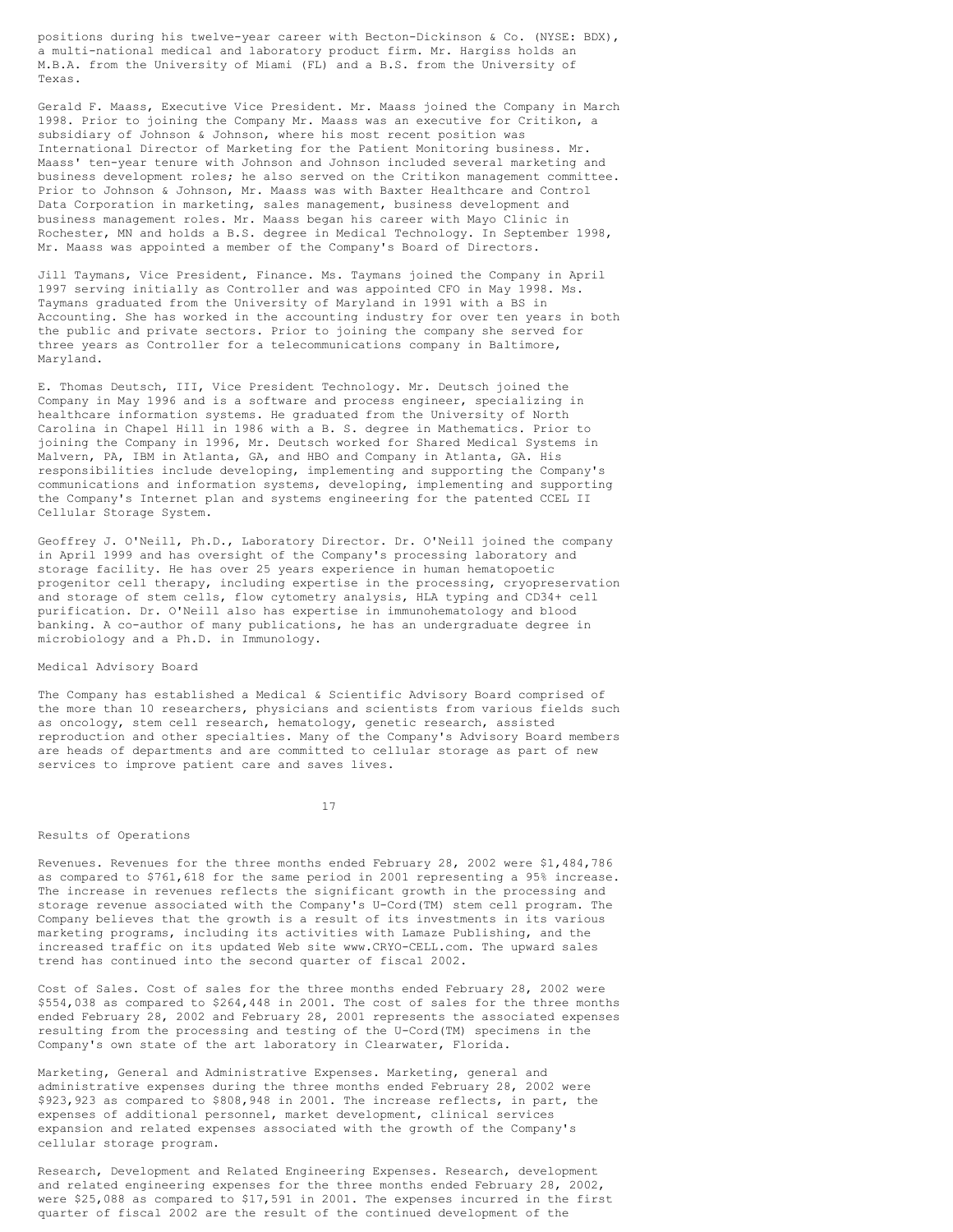Company's second generation cellular storage system. The expenses incurred in 2001 reflect the funding of the research project between the Company's subsidiary, CCEL Bio-Therapies, Inc., and the University of South Florida at Tampa.

# Liquidity and Capital Resources

At February 28, 2002, the Company had cash and cash equivalents of \$5,882,033 as compared to \$2,543,946 at February 28, 2001. The increase in cash and cash equivalents was a result of the \$3,837,955 that the Company received from the exercise of 785,450 shares of the Company's common stock during 2001.

Through February 28, 2002, the Company's sources of cash have been from sales of its U-Cord program to customers, the issuance of common stock from the exercise of common stock options, the sales of Revenue Sharing Agreements and the sale of subsidiary stock (prior to 1998).

The Company anticipates that cash reserves, cash flows from operations and receivables from its agreements will be sufficient to fund its growth. Cash flows from operations will depend primarily on increasing revenues resulting from an extensive umbilical cord blood cellular storage marketing campaign.

#### Forward Looking Statements

In addition to historical information, this report contains forward-looking statements within the meanings of Section 27A of the Securities Act of 1933 and Section 21E of the Securities Exchange Act of 1934. The forward-looking statements contained herein are subject to certain risks and uncertainties that could cause actual results to differ materially from those reflected in the forward-looking statements. Factors that might cause such differences include, but are not limited to, those discussed in the section entitled "Management's Discussion and Analysis or Plan of Operation." Readers are cautioned not to

18

place undue reliance on these forward-looking statements, which reflect management's analysis only as of the date hereof. CRYO-CELL International, Inc. (the "Company") undertakes no obligation to publicly revise these forwardlooking statements to reflect events or circumstances that arise after the date hereof. Readers should carefully review the risk factors described in other documents the Company files from time to time with the Securities and Exchange Commission, including the most recent Annual Report on Form 10-K, Quarterly Reports on Form 10-Q to be filed by the Company in 1999 and any Current Reports on Form 8-K filed by the Company.

19

# PART II - OTHER INFORMATION

ITEM 1. LEGAL PROCEEDINGS - -------------------------

> I. In July 1999, the Company entered into a 20-year exclusive agreement with The Cancer Group Institute, LLC, a cancer information service. The agreement dealt with the establishment of a business for the preservation of tumor tissue relative to cancer treatment protocols. Cancer Group and Michael Braham were to be provided options in CCEL stock when their efforts resulted in 100 oncologists submitting patients' tumor tissue to CRYO-CELL. The Cancer Group represented that its Web site, www.cancergroup.com was accessed by approximately 25,000 oncologists, radiologists and cancer patients daily. Relying on this information, in December 1999, the Company obtained an option to purchase The Cancer Group Institute and all of its assets, including its Web site, www.cancergroup.com. On or about September -------------------

20, 2001, The Cancer Group Institute, LLC, a Florida Limited Liability Company and Michael Braham, an individual filed a lawsuit against the Company. The suit alleges that CRYO-CELL breached a contract with both The Cancer Group, LLC and Michael Braham, individually, by not providing the options and seeks an unspecified amount of damages. CRYO-CELL feels that the suit is without merit and has filed a countersuit claiming breach of contract against The Cancer Group, LLC and Michael Braham. The Company, in its answer, alleges that The Cancer Group did not perform under the contract, never produced any oncologist's samples and is not entitled to the contract's benefits. The Company has also petitioned for recession, requesting a judgment against the Plaintiff that the parties be returned to status quo ante. CRYO-CELL had previously paid \$100,000 for an option to purchase The Cancer Group.

II. On January 30, 2002, the Company was served with a complaint by its former President and Chief Operating Officer, Wanda Dearth. The complaint alleges that the Company breached an agreement with Ms. Dearth and is seeking damages and attorney's fees.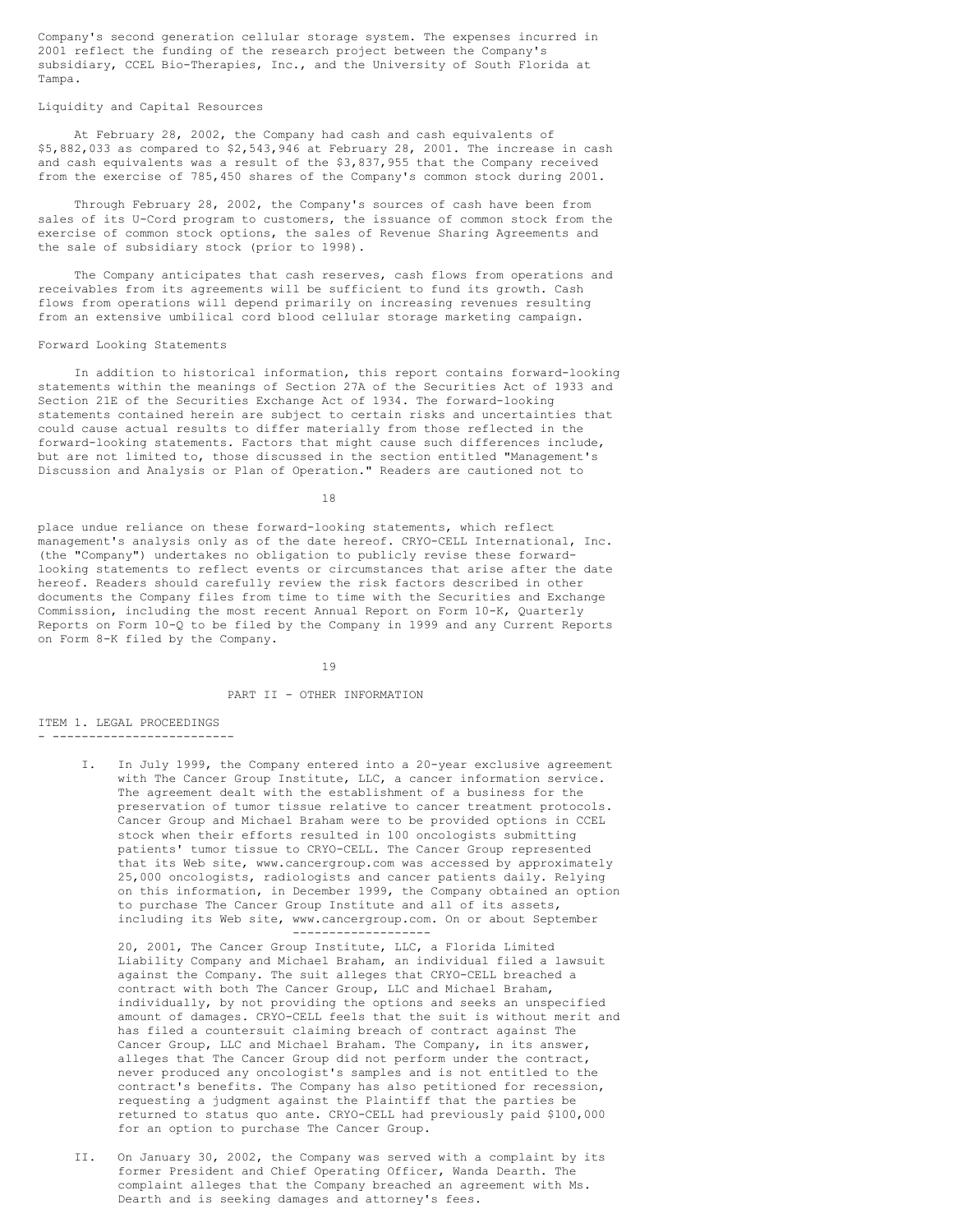The Company's Board of Directors terminated Ms. Dearth's employment on December 19, 2001. The Company believes that it is justified in its action, believes the suit has no merit and is considering its legal options, including filing a countersuit.

III. On February 22, 2002 the Company received a complaint filed by Pharmastem Therapeutics, Inc. alleging patent infringement. Pharmastem, a Delaware corporation, has named eight companies active in cord blood banking in the suit which seeks an injunction against the companies, an unspecified amount of damages or royalties, treble damages and attorney's fees.The Company has consulted with their patent attorney who believes that the asserted patents are not valid and even if valid, believes that CRYO-CELL's business of collecting, processing and cryopreserving cord blood cells does not infringe either of the asserted patents. The Company also notes that it believes that the corresponding patents in other jurisdictions outside the United States have been invalidated.

20

| ITEM 6. |                |          | EXHIBITS AND REPORTS ON FORM 8-K                                                                                 |
|---------|----------------|----------|------------------------------------------------------------------------------------------------------------------|
|         | -------<br>(a) | Exhibits |                                                                                                                  |
|         |                |          | 3.1<br>Certificate of Incorporation (1)                                                                          |
|         |                |          | 3.11<br>Amendment to Certificate of Incorporation (1)                                                            |
|         |                |          | 3.2<br>$By-Laws (1)$                                                                                             |
|         |                |          | 3.21<br>Board Minutes to Amendment of By-Laws (1)                                                                |
|         |                |          | 10.11<br>Agreement with InstaCool of North America, Inc. (2)                                                     |
|         |                | 10.12    | Agreement with the University of Arizona (2)                                                                     |
|         |                |          | 10.13<br>Agreement with Illinois Masonic Medical Center (4)                                                      |
|         |                |          | 10.14<br>Agreement with Bio-Stor (4)                                                                             |
|         |                |          | 10.15<br>Agreement with Gamida-MedEquip (4)                                                                      |
|         |                |          | Agreement with ORNDA HealthCorp (Tenet HealthSystem<br>10.16<br>Hospitals, Inc.) (4)                             |
|         |                | 10.17    | Convertible Note from Net/Tech International, Inc. dated<br>November 30, 1995 (3)                                |
|         |                |          | Amended Agreement with Bio-Stor (5)<br>10.18                                                                     |
|         |                |          | 10.19<br>Agreement with Dublind Partners, Inc. (6)                                                               |
|         |                |          | 10.20<br>Agreement with Medical Marketing Network, Inc. (6)                                                      |
|         |                |          | 21<br>List of Subsidiaries (3)                                                                                   |
|         |                | (1)      | Incorporated by reference to the Company's Registration                                                          |
|         |                |          | Statement on Form S-1 (No. 33-34360).                                                                            |
|         |                | (2)      | Incorporated by reference to the Company's Annual Report on Form                                                 |
|         |                |          | 10-KSB for the year ended November 30, 1994.                                                                     |
|         |                | (3)      | Incorporated by reference to the Company's Annual Report on Form<br>10-KSB for the year ended November 30, 1995. |
|         |                | (4)      | Incorporated by reference to the Company's Annual Report on Form<br>10-KSB for the year ended November 30, 1996. |
|         |                | (5)      | Incorporated by reference to the Company's Annual Report on Form<br>10-KSB for the year ended November 30, 1997. |
|         |                | (6)      | Incorporated by reference to the Company's Annual Report on Form<br>10-KSB for the year ended November 30, 1998. |
|         |                | (7)      | Incorporated by reference to the Company's Annual Report on Form<br>10-KSB for the year ended November 30, 1999. |
|         |                | (8)      | Incorporated by reference to the Company's Annual Report on Form<br>10-KSB for the year ended November 30, 2000. |
|         |                | (9)      | Incorporated by reference to the Company's Annual Report on Form                                                 |
|         |                |          | 10-KSB for the year ended November 30, 2001.                                                                     |
|         | (b)            |          | Reports on Form 8-K.                                                                                             |
|         |                | (1)      | Form 8-K filed September 12, 1997 - Resignation of William C.                                                    |
|         |                |          | Hardy as President, Chief Operating Officer and member of the                                                    |
|         |                |          | Board. Resignation of Leonard Green from the Board of Directors.                                                 |
|         |                | (2)      | Form 8-K filed November 18, 1997 - Company filed a multi-count                                                   |
|         |                |          | lawsuit in the United States District Court, Northern District                                                   |
|         |                |          | of New York claiming that Stainless Design Corporation of                                                        |
|         |                |          | Saugerties, New York breached its contract.                                                                      |
|         |                | (3)      | Form 8-K filed February 16, 2000 - The judge issued an order in                                                  |
|         |                |          | which she (1) granted the Company's motion to strike punitive                                                    |
|         |                |          | damages and dismiss part of the complaint, (2) granted Daniel                                                    |
|         |                |          | Richard's, Mark Richard's and Gerald Maass' motion to dismiss                                                    |
|         |                |          | complaint for lack of personal jurisdiction, and (3) granted in                                                  |
|         |                |          | part and denied in part Horwitz & Beam, Inc.'s motion to for                                                     |
|         |                |          | order dismissing counterclaim and/or strike portions thereof.                                                    |
|         |                | (4)      | Form 8-K filed June 6, 2000 - Appointment of Wanda D. Dearth as                                                  |

COO. Form 8-K filed November 6, 2001 - The Cancer Group Institute, LLC and Michael Braham filed a lawsuit against the Company alleging breach of contract.

(5) Form 8-K filed December 19, 2001 - Termination of Wanda D. Dearth as President, Chief Operating Officer and as a member of the Board.

21

President and